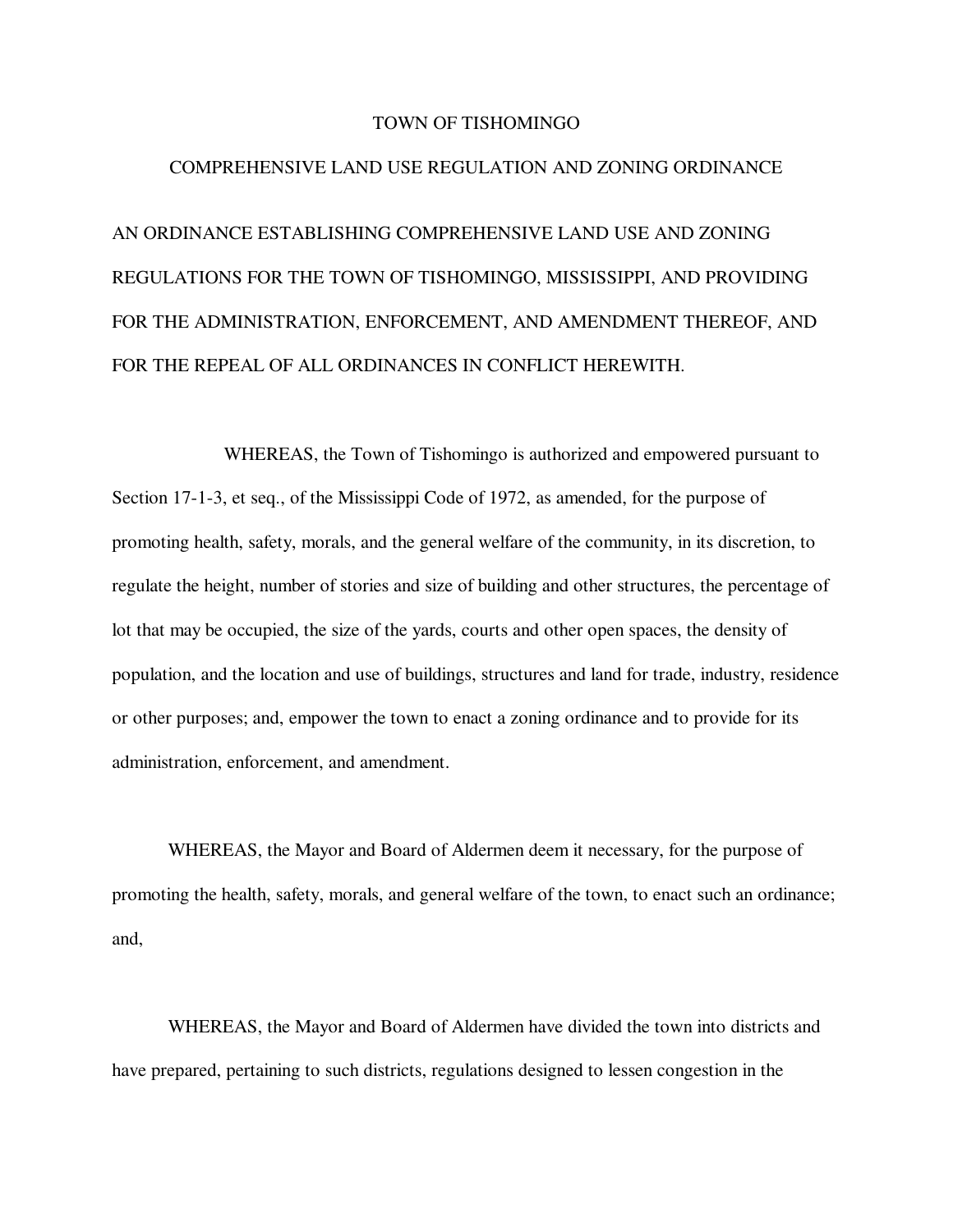streets; to ensure safety from fire, panic, and other dangers; to promote health and the general welfare; to provide adequate light and air; to prevent the overcrowding of land; to avoid undue concentration of population; to avoid declination in value within districts; to facilitate the adequate provision of transportation, water, sewage, schools, parks, and other public requirements; and,

WHEREAS, the Mayor and Board of Aldermen have given reasonable consideration, among other things, to the character of the districts and their suitability for particular uses, with a view to conserving the value of buildings and encouraging the most appropriate use of land throughout the town; and

WHEREAS, the Mayor and Board of Aldermen have given due public notice of hearings relating to zoning districts, regulations, and restrictions, and have held such public hearings in accordance with the requirements of Section 17-1-3 Mississippi Code of 1972, et seq. as amended and recompiled; and,

# BE IT ORDAINED BY THE MAYOR AND BOARD OF ALDERMEN OF THE TOWN OF TISHOMINGO, MISSISSIPPI:

# ARTICLE I

# ZONING DISTRICTS AND MAP

100. Districts

In order to classify, regulate, and restrict the use and location of buildings designed for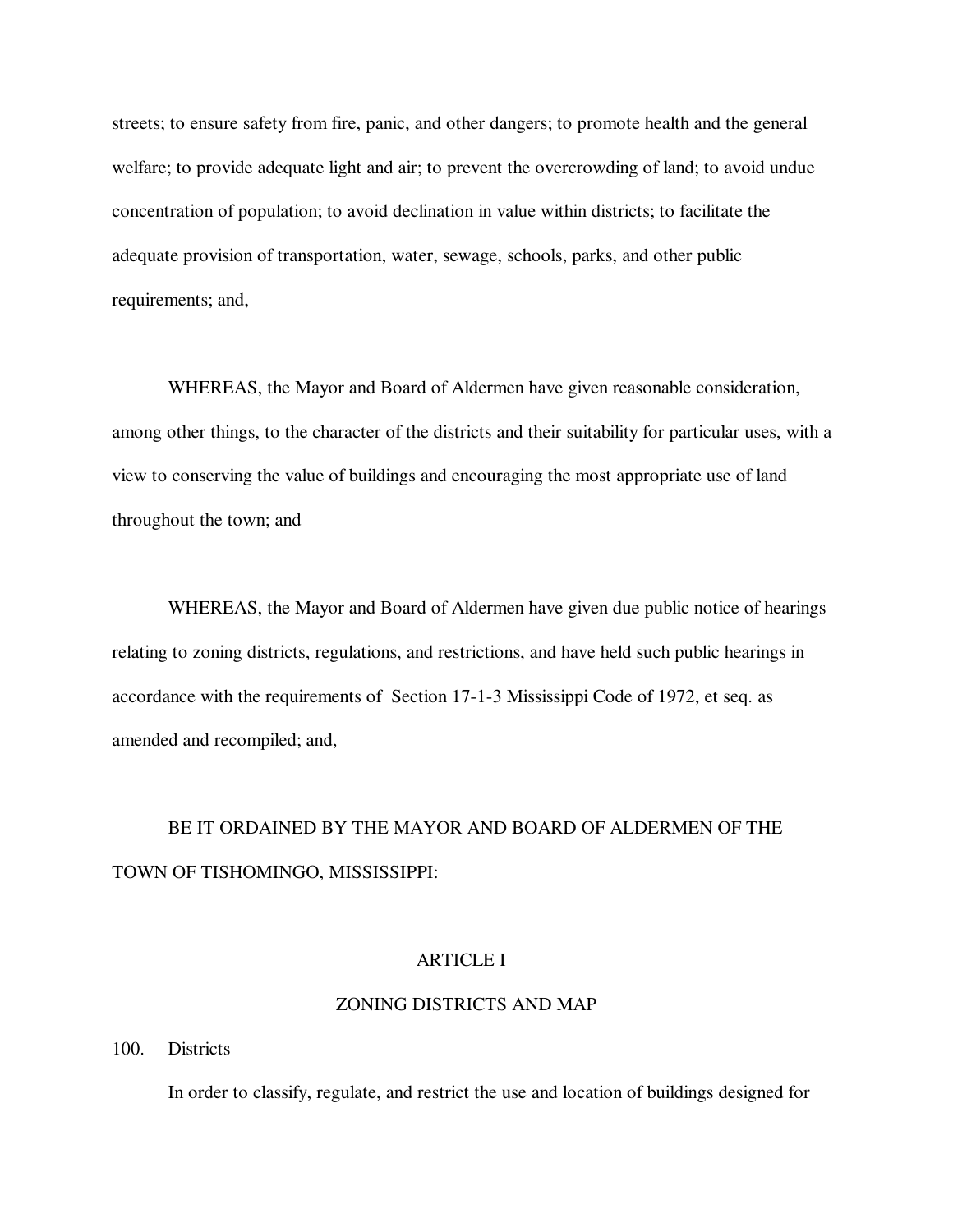specified uses; to regulate and limit the height and bulk of buildings; to regulate and determine the area of yards, courts, and other open spaces surrounding buildings; and to regulate and limit the density of population, the Town of Tishomingo, Mississippi, is divided into eight (8) zoning districts. The use and area regulations are uniform in each district and said districts shall be known as:

- R-1 Central Residential District
- R-2 Single Family Residential District
- R-3 Multi-family Residential District
- C-1 Central Commercial Business District
- C-2 General Commercial District
- I-1 Light Industrial District
- I-2 (Reserved)
- A-1 Agricultural District

# 101. Map

101.01 The boundaries of these districts are hereby established as shown on the Official Zoning Map of the Tishomingo, Mississippi. Said zoning map and all notations, references, and other matters shown thereon shall be and hereby made a part of this ordinance. Said zoning map shall be and shall remain on file in the City Clerk's office, and the initial map consists of two pages.

101.02 Regardless of the existence of purported copies of the official zoning map which may from time to time be made or published, the Official Zoning Map which shall be located in the City Clerks's office shall be final authority as to the current zoning status of land, buildings, and other structures within the Town of Tishomingo.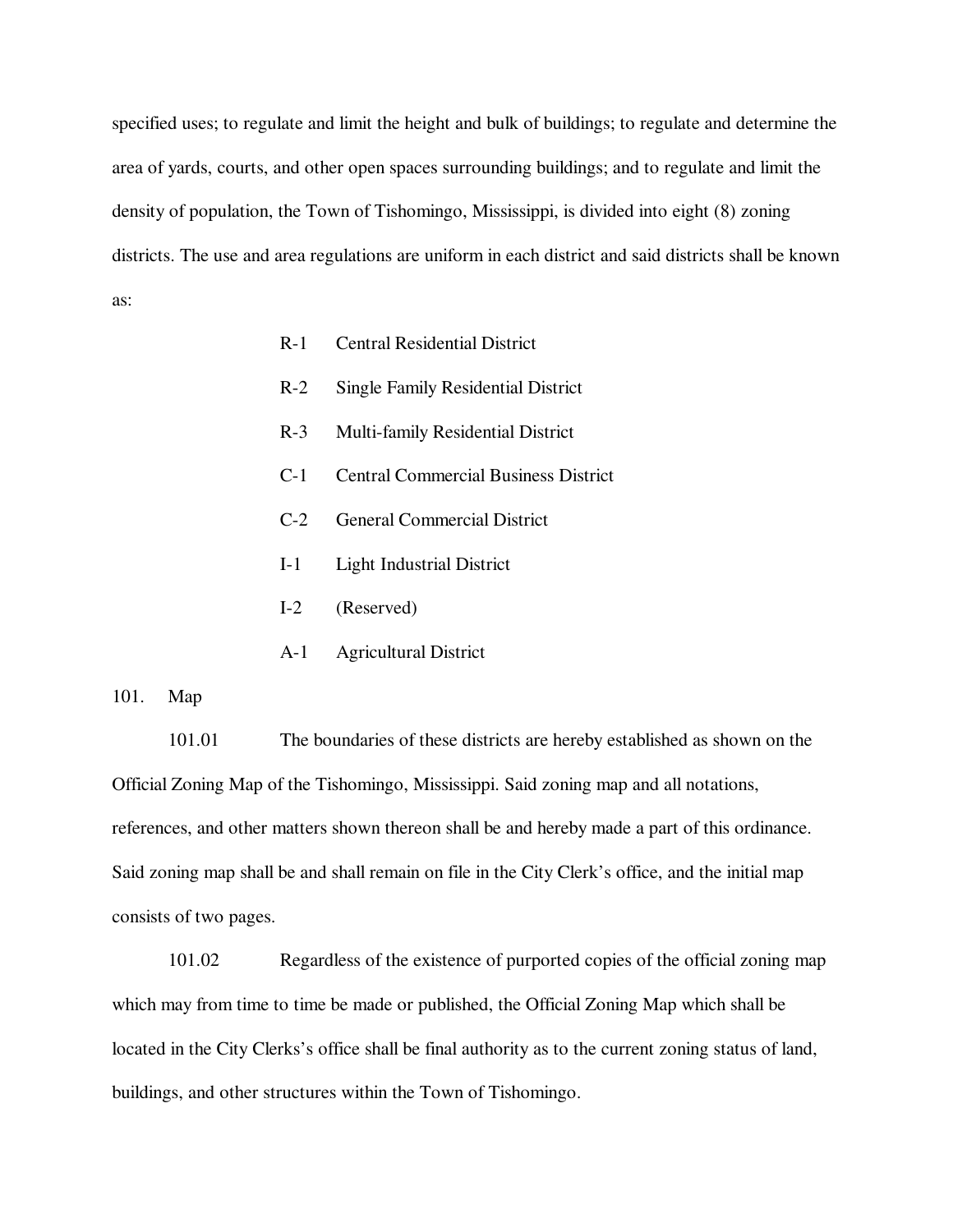101.03 In the event the Official Zoning Map becomes damaged, destroyed, lost, or difficult to interpret because of the number of changes or additions, the Mayor and Board of Aldermen may, by ordinance, adopt a new Official Zoning Map and also stating the date of adoption of the new map.

# 102. District Boundaries

102.01 Except where referenced and noted on the zoning map by a designated line and/or dimensions, the district boundary lines are intended to follow property lines, lot lines, or centerlines of streets, alleys, streams, or railroads as they existed at the time of the passage of this ordinance, or the extension of such lines.

102.02 The Zoning Administrator shall interpret the boundary lines on the zoning map. When the Zoning Administrator's interpretation is disputed, the boundary lines shall be determined by the Mayor and Board of Aldermen.

## 103. Annexation

103.01 Any territory hereafter annexed to the Town of Tishomingo shall be in the A-1 District unless the Mayor and Board of Aldermen rezone it at the time of annexation.

#### ARTICLE 11

## GENERAL PROVISIONS

#### 200. Required Conformance

200.01 Except as hereinafter specifically provided:

200.01-01 No land shall be used except for a purpose permitted in the district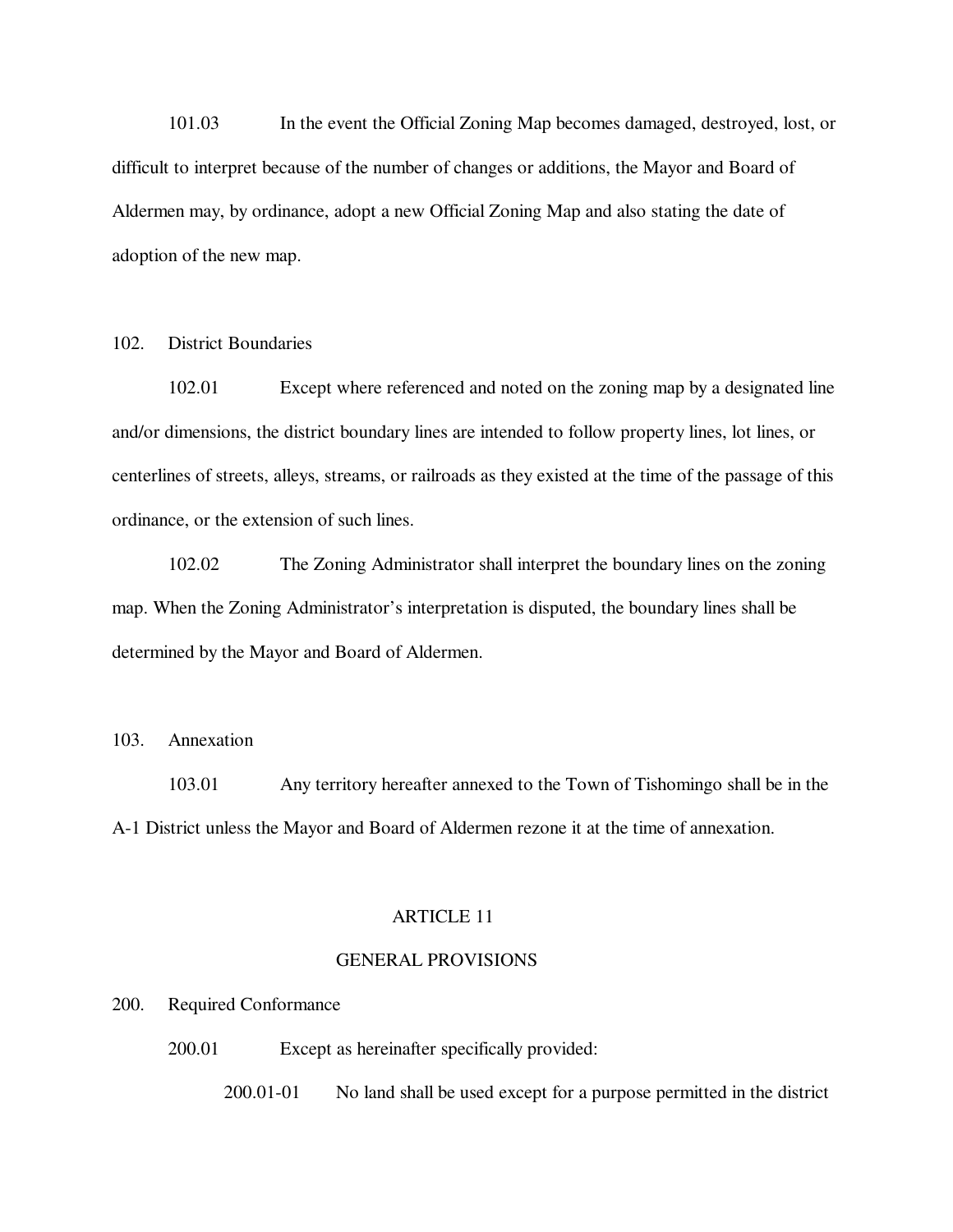in which it is located.

200.01-02 No structure shall be erected, converted, enlarged, reconstructed, moved, or structurally altered, nor shall any structure by used except for a use permitted in the district in which it is located.

200.01-03 No structure shall be erected, converted, enlarged, reconstructed, or structurally altered to exceed the height established for the district in which the structure is located.

200.01-04 No structure shall be erected, converted, enlarged, reconstructed, moved, or structurally altered, nor shall any structure be used except in conformity with the area regulations of the district in which the structure is located.

200.01-05 No structure shall be erected, enlarged, moved, or structurally altered except in conformity with the off-street parking and locating regulations of this ordinance.

200.01-06 The minimum yards, frontage, parking spaces, and open spaces, including lot area or per family, required by this ordinance for every structure existing at the time of the passage of this ordinance or for any structure hereafter erected or structurally altered shall not be encroached upon or be considered as part of the yards, frontage, parking spaces, or open spaces required for any other structures.

200.01-07 No structure shall be constructed, enlarged, reconstructed, or materially altered without first obtaining a building permit, and no building permit shall be issued except within strict conformance with the provisions of this ordinance.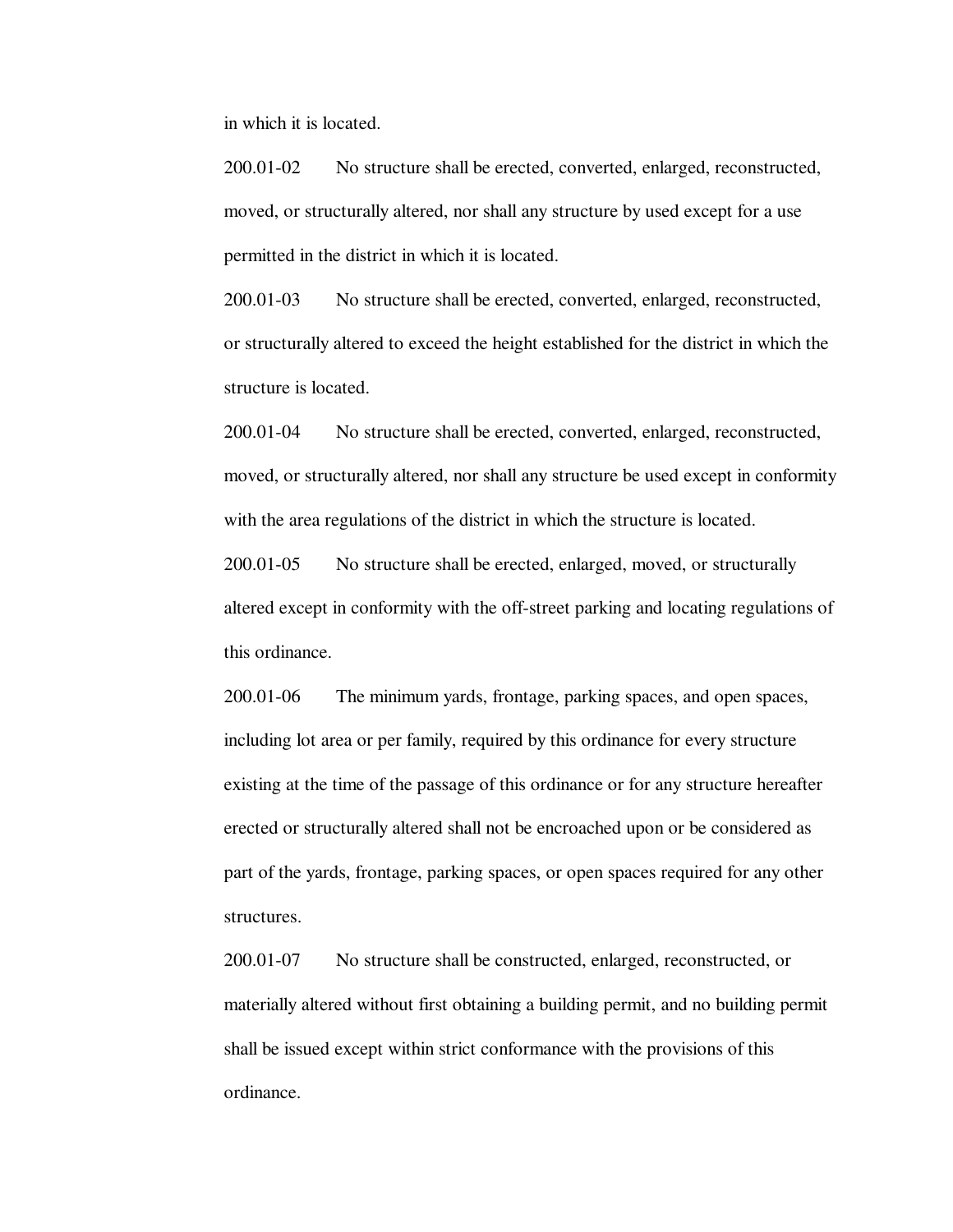201. Nonconforming Uses

201.01 Any lawful use existing at the time of the effective date of this ordinance, except as hereinafter specified, may be continued although such use does not conform to the provisions of the ordinance.

> 201-01-01 The Mayor and Board of Aldermen may permit substitution of a new nonconforming use for an existing nonconforming use, provided that the Mayor and Board of Aldermen determine that any change of use will be less detrimental to the neighborhood than the existing use.

 201.02 A nonconforming use of a building or premises that have been abandoned shall not thereafter be returned to a nonconforming use. A nonconforming use shall be considered abandoned whenever any one of th following conditions exists:

> 201.02-01 When the nonconforming use has been discontinued for six (6) months, except for reasons beyond the owners control, or when the nonconforming use has been replaced by a conforming use, or when the nonconforming use has been changed to a special exception use by permit from the Mayor and Board of Aldermen.

201.03 Notwithstanding other provisions of this ordinance, certain nonconforming building or land uses, after ordinance is enacted into the law, shall be discontinued, and/or shall be torn down, altered, or otherwise made to conform with this ordinance within the periods of time set forth below. Upon application to the Mayor and Board of Alderman, the board, either according to general rule or upon findings in the specific case, may permit only one (1) extension for not more than the time indicated below:

201.03-01 Wrecking, junk, scrap, or salvage yards, automotive storage yards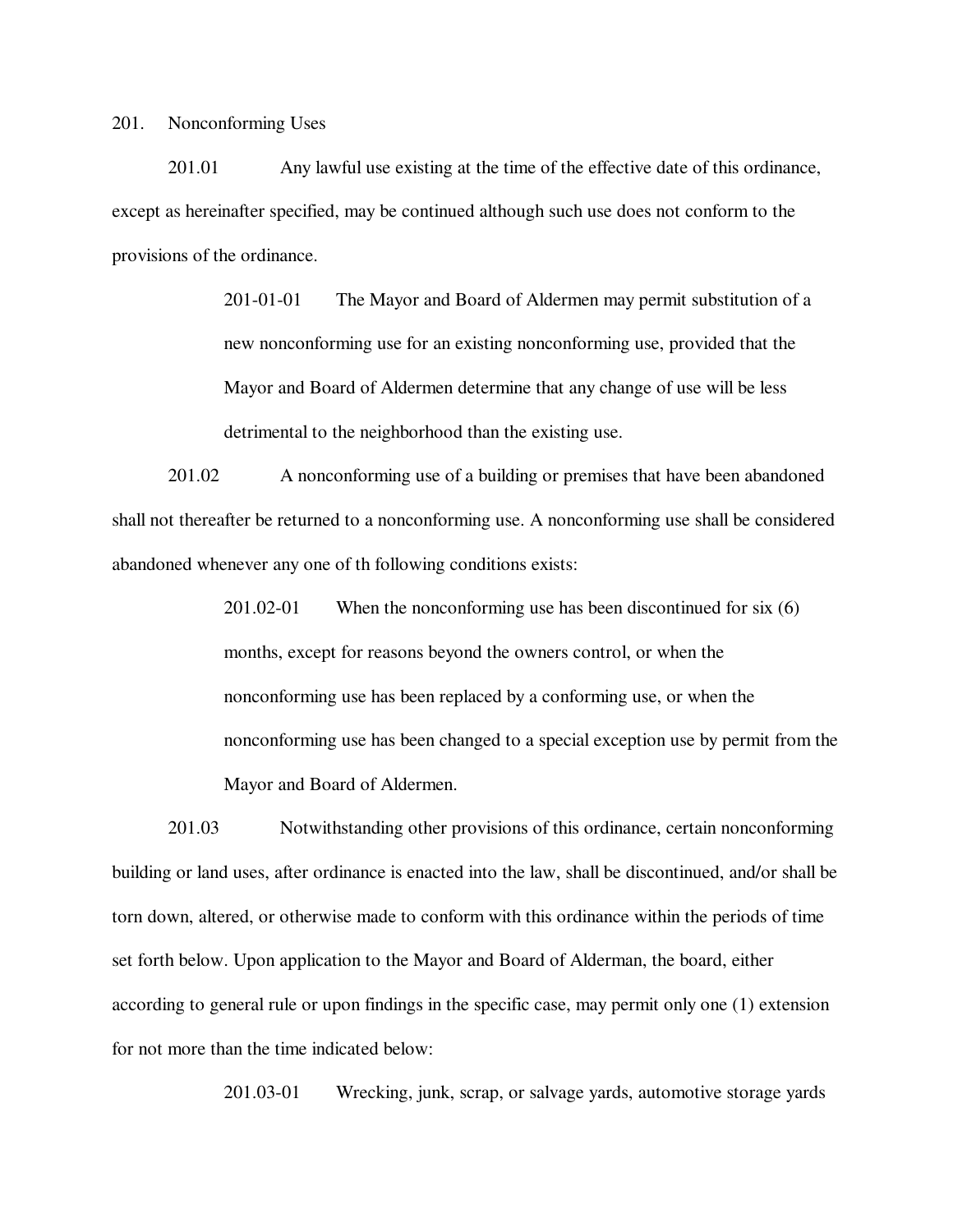and other open uses of land; shall be discontinued within six (6) months with an extension permitted of six (6) months. Nonconforming fences and hedges impeding vision at intersections shall be discontinued within six (6) months with an extension permitted of three (3) months.

201.03-02 Notice shall be sent by the Mayor and Board of Aldermen to all nonconforming users stating wherein they do not conform to said ordinance and stating the date by which they must either comply or cease to exist. The date by which they must either comply or cease to exist shall be measured from the date of enactment of this ordinance and shall be observed regardless of whether notice of nonconformity is sent by the Mayor and Board or Aldermen or received by the affected owner.

201.04 Except as hereafter specifically provided no nonconforming use shall be enlarged, extended, reconstructed, or structurally altered, except when required by law or ordinance.

> 201.04-01 Repairs and maintenance work as required to keep it in sound condition may be made to a nonconforming structure.

201.04-02 No nonconforming structure shall be moved in whole or part to any other location unless such structure and the yard and other open spaces provided are made to conform to all regulations of the district in which such structure is to be located.

201.04-03 The reconstruction of a nonconforming use which has been damaged by fire, explosion, or act of God to the extent that the repairs exceed sixty (60) percent of its value is not allowed.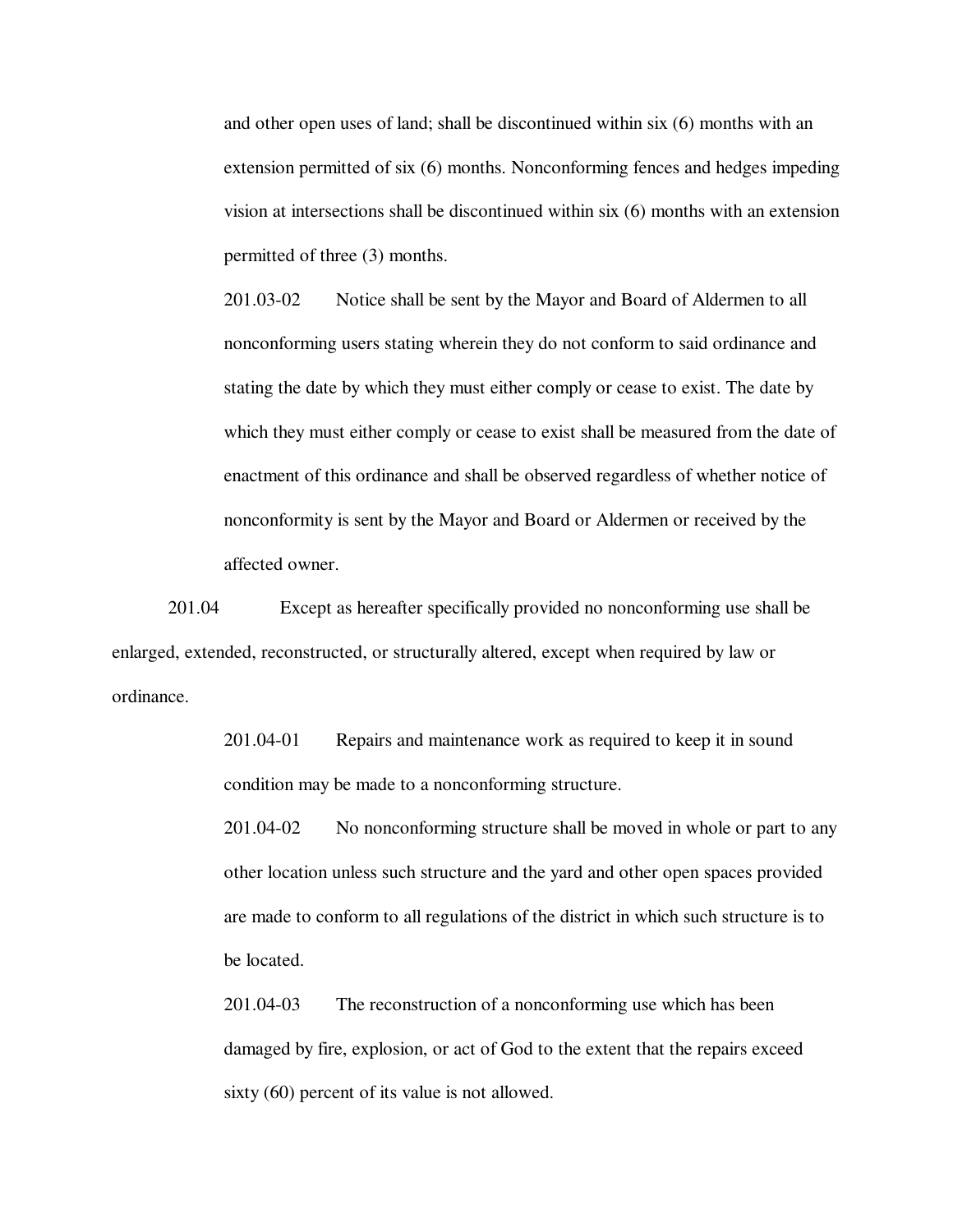201.04-04 Any single family residential structure that is owner occupied which is nonconforming due to location in a C-1 or I-1 District may be enlarged, extended, reconstructed, or structurally altered, provided it meets with the yard, setback, and area requirements of the R-1 District.

201.04-05 All existing lots of record, which at the time of adoption or amendment of this ordinance become nonconforming lots in regard to lot area or width, and which are under single ownership and of continuous frontage with other lots under the same ownership, may be used for any permitted use in the district in which they are located. The owner of such lot shall apply to the Mayor and Board of Aldermen for a variance from the district regulations, and he shall make every effort to comply with the district regulations. A variance from the district regulations shall not allow any use of property other than for permitted uses within the district. If two (2) or more lots or combinations of lots or portions of lots with continuous frontage and under single ownership are of record at the time of adoption or amendment of this ordinance, and if all or part of the lots do not meet the requirements established for lot area or lot width, the lands involved shall be considered to be an undivided parcel for the purposes of this ordinance. No portion of said parcel shall be used or sold in a manner which diminishes compliance with lot width or lot area requirements established by this ordinance, nor shall any division of any parcel be made which creates a lot with a width or an area below the requirements stated in this ordinance.

## 202. Accessory Buildings and fencing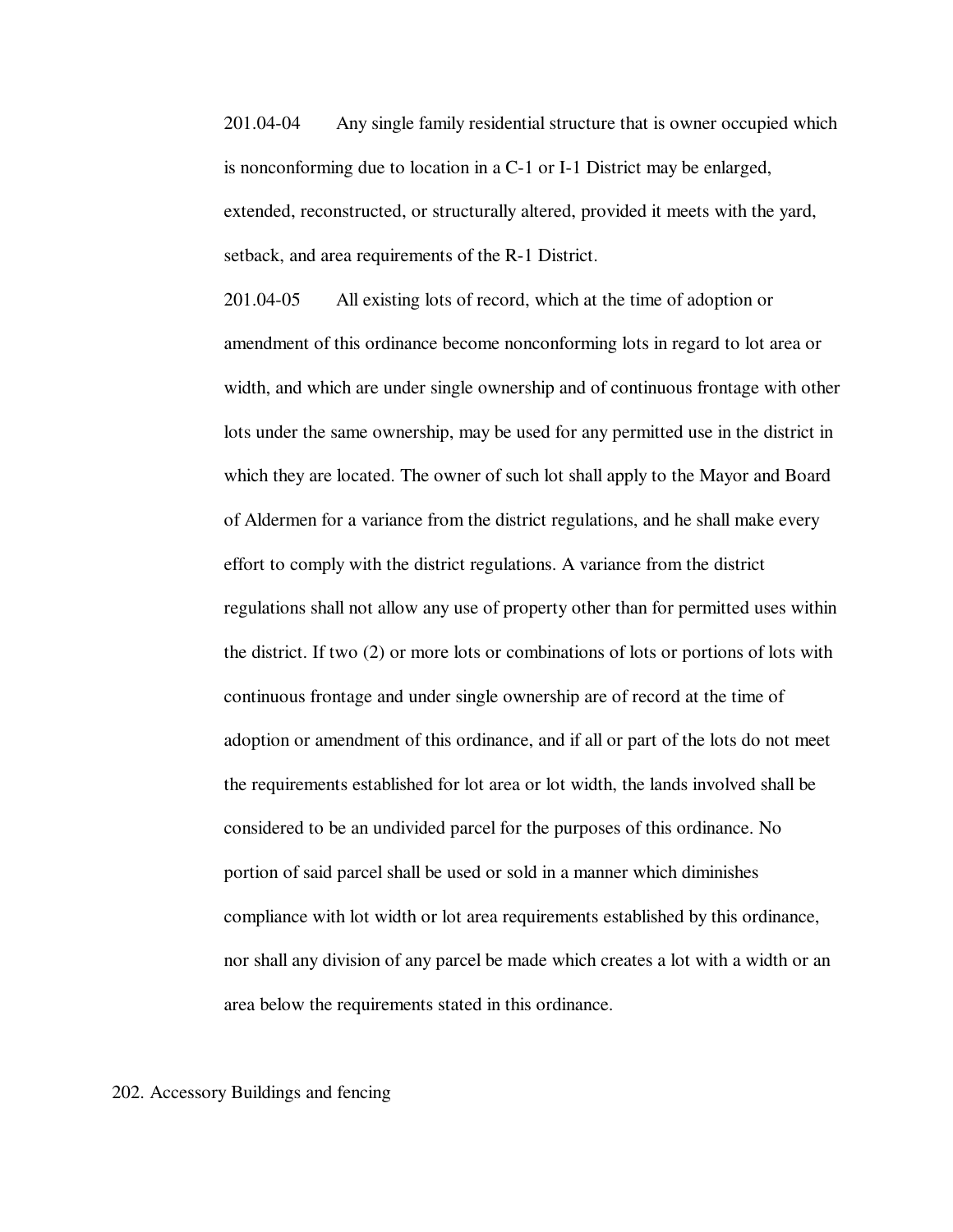202.01 Accessary buildings shall be subject to the following requirements:

202.01-01 An accessory Building shall only be erected in a rear yard, and shall to the extent possible match the color and roof composition of the structure to which it is an accessory.

202.01-02 No accessary building shall be erected closer than five (5) feet from the lot line or another building.

202.02 No fence shall extend past the front of the structure.

203. Pending Applications for Building Permits

203.01 Nothing in this ordinance shall require any change in the overall layout, plans, construction, size, or designated use of any development, structure, or any part thereof for which official approvals and required building permits have been legally granted before the enactment of this ordinance. Construction, conforming with such plans, shall have been started within six (6) months of the effective date of this ordinance and completed in a normal manner within a subsequent two (2) year period and not discontinued until completion except for reasons beyond the builders control. All permits for which construction has not begun within six (6) months of the effective date or amendment of this ordinance are hereby revoked and void.

# 204. Prohibited Uses

204.01 Within the Town of Tishomingo, Mississippi, no lot, land, premises, place, or building shall be used, and no structure shall be erected or placed, which is arranged, intended, or designed to be used for any of the following uses:

> 204.01-01 Slaughterhouses; distillation of bones; manufacture or storage of explosives, fireworks, or gunpowder; petroleum production; pryoxylin or celluloid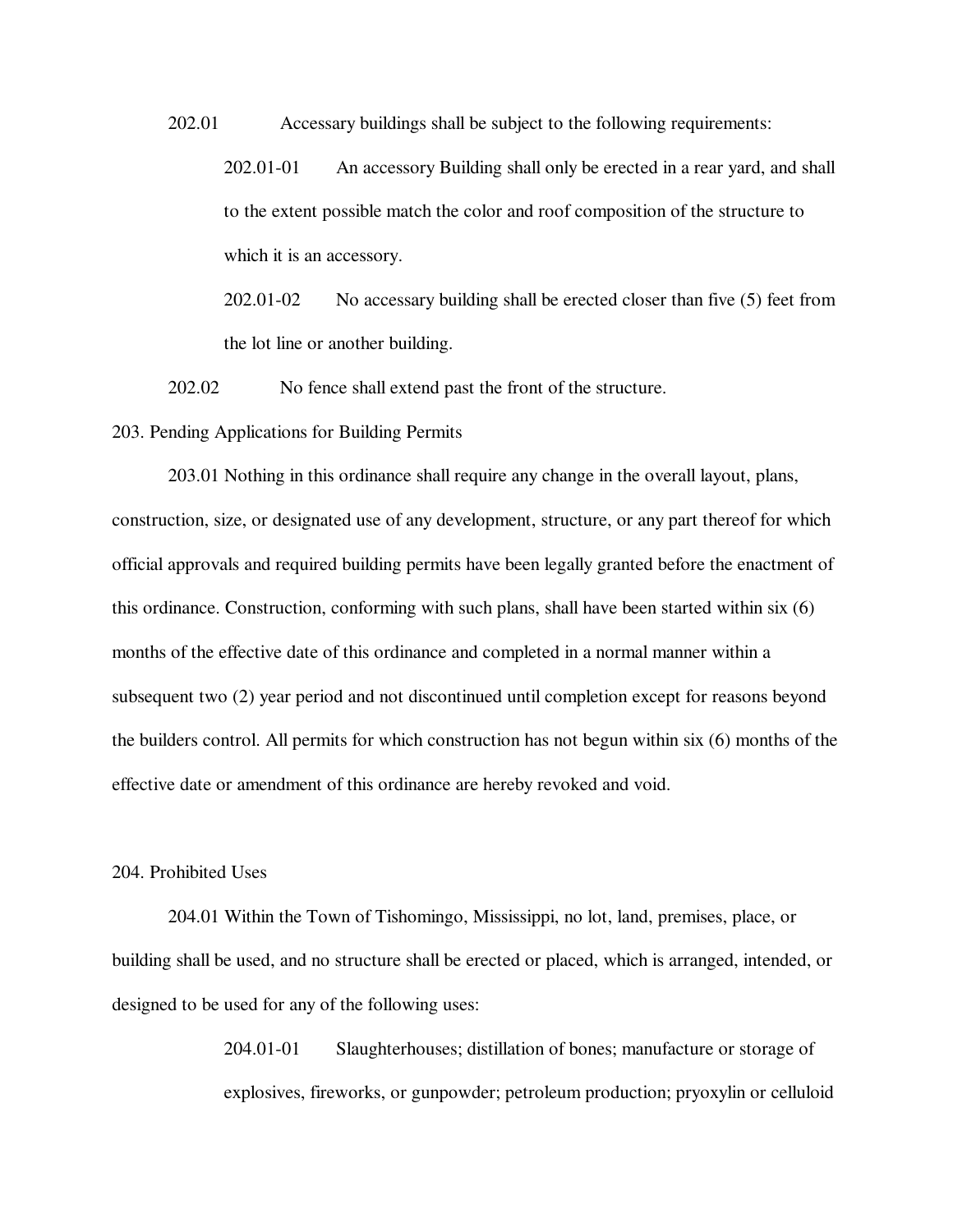manufacture, or manufacture of explosive or inflammable pryroxylin products; stockyards; manufacture or industrial use of sulphurous, sulfuric, nitric, hydrochloric, or other corrosive or offensive acids; tanning, curing, or storage of raw hides or skins; or similar dangerous or noisome uses. However, temporary structures for the sale of fireworks may be erected with proper permit in commercial districts three weeks prior to and one week after the following holidays: Fourth of July and New Years day

#### 205. Street Frontage Required

205.01 Except as permitted by other provisions of this ordinance, all lots created after the adoption of this ordinance shall have frontage on a public street.

## 206. Set Back Lines

206.01 Lot Areas and Set back lines for structures within the districts are as follows:

206.01-01 Within the R-1 and R-2 Districts, the total area of the lot shall be not less that 6,000 square feet and shall follow to the extent possible along Platted lot lines; the front of the dwelling shall not be less than ten (10) feet from the street right-way; no dwelling or other structure shall be placed within five (5) feet of any side lot line, nor within seven (7) feet of the rear lot line.

206.01-02 Within the C-1 District the lot shall consist of an area of not less than 2,500 square feet and shall follow to the extent possible along Platted lot lines; there is no set back from front lot lines; and A) no structure may be placed within ten (10) feet of the side lot lines, (which would require combining more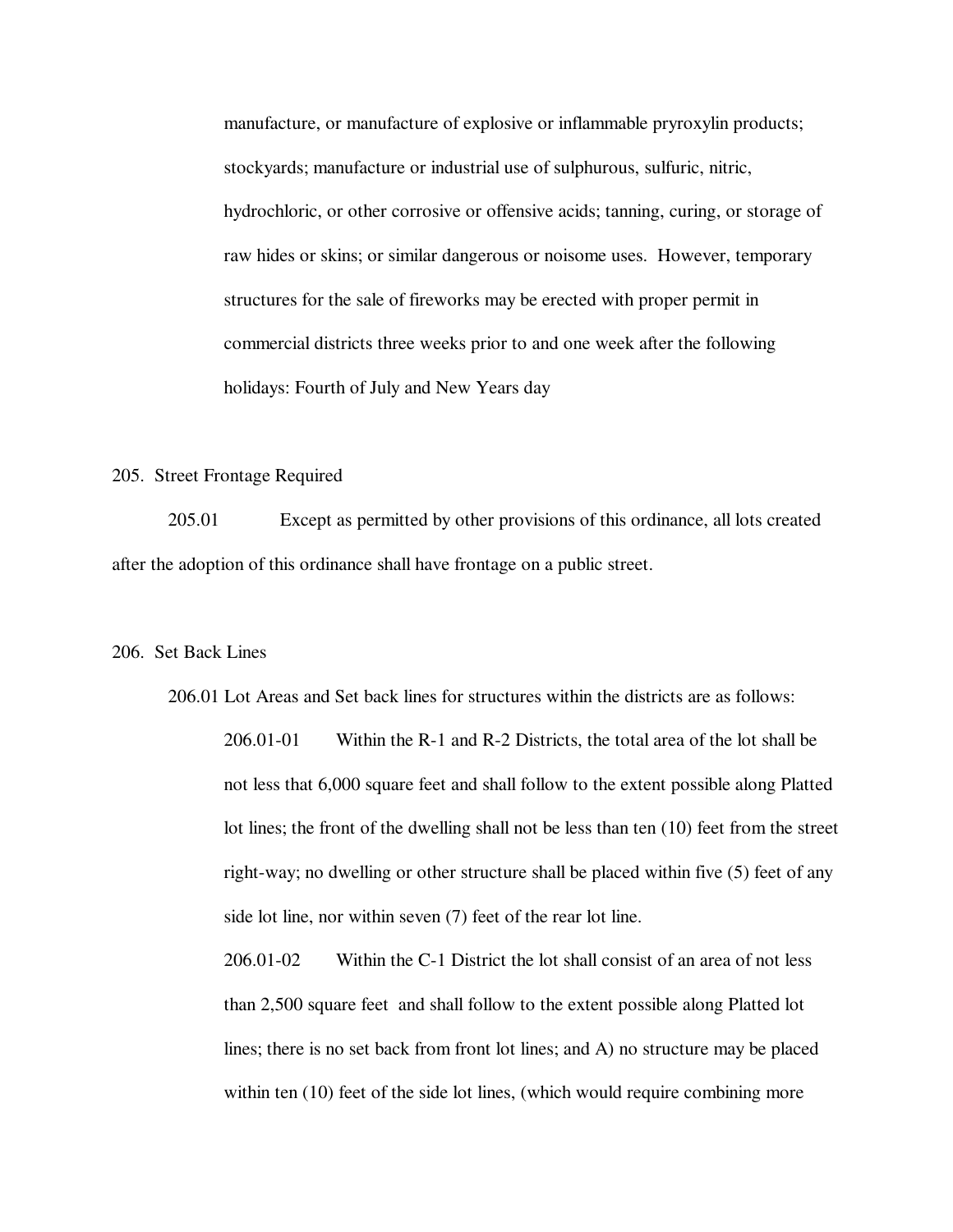than one platted lot), except in the event of a corner lot which is not required to have a set back from a street, but does as to the opposite lot line; or, B) there shall be no set back from lines if the structure meets the following criteria: constructed of brick, stone, or cement with metal, slate, tile or gravel roofs.

206.01-03 Within the C-2 District the lot shall consist of an area of not less than 10,000 square feet, and there shall be a set back of thirty(30) feet from the front lot line and ten (10) feet from the side and rear lot lines, however, if the lot joins an open dedicated public alley, there shall be no set back in the rear.

206.01-04 Within the I-1 District, the lot size shall be not less than 22,000 square feet and there shall be a set back of thirty $(30)$  feet from the front lot line and twenty (20) feet from the side and rear lot lines.

206.01-05 Within the A-1 district, the lot size shall not be less than two acres, and there shall be a set back of thirty (30) feet from the front lot line and twenty (20) feet from the side and rear lot lines.

 206.02 Lots formed at the intersection of two (2) streets shall not be required to provide two (2) front yard setbacks. On only one (1) side abutting either street shall the front setback be required; on the remaining side, a setback of one-half  $\left(\frac{1}{2}\right)$  the otherwise required setback shall be provided.

## 207. Off-Street Parking

207.01 In connection with every commercial, business, trade, institutional, recreational, residential, or other use, off-street parking space for parking and storage of vehicles shall be provided in accordance with the following schedule: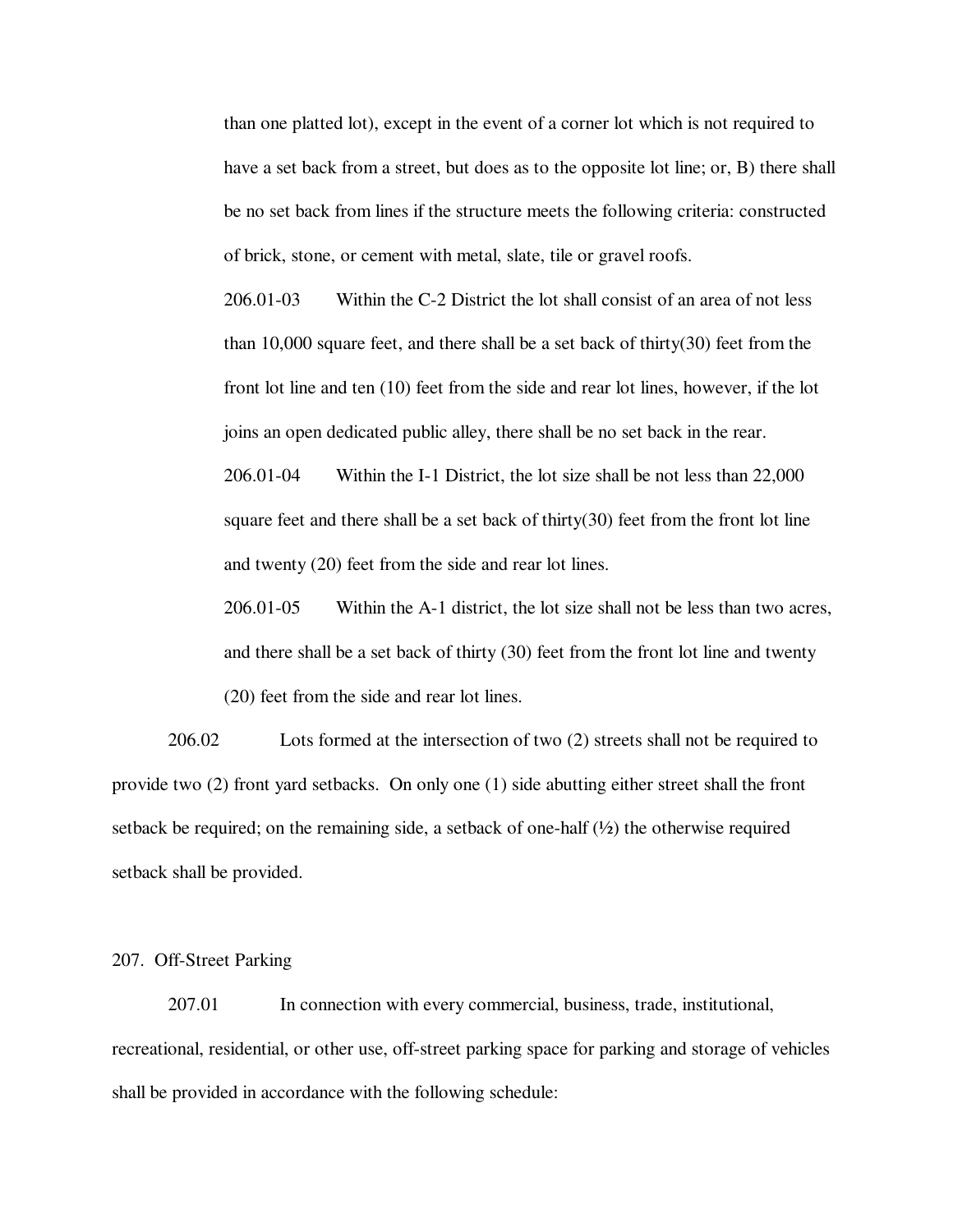- 207.01-01 Dwelling units-One (1) spaces per family or dwelling unit.
- 207.01-02 Retail stores-One Hundred (100) percent of the gross floor area.
- 207.01-03 Wholesale establishments-One (1) space per two (2) employees.
- 207.01-04 Manufacturing, processing, and industrial establishments-One (1) space per two (2) employees.

207.01-5 Hotels, motels, tourist houses, and lodging houses-One (1) space per guest room plus one (1) space per two (2) employees.

207.01-06 Hospitals or medical clinics-One (1) space per three (3) beds plus one (1) space per two (2) employees.

207.01-07 Restaurants and other eating establishments-One (1) space per three (3) seats.

207.01-08 Churches-One (1) space per six (6) seats in the principal assembly hall.

207.01-09 Business and professional offices-One Hundred (100) percent of the gross floor area.

207.01-10 Theaters-One (1) space per four (4) seats.

207.02 In case of any structure or premises, the use of which is not specifically mentioned herein, the provisions for a use which is so mentioned and to which said use is similar shall apply as determined by the Mayor and Board of Aldermen.

207.03 The parking space provision herein shall not apply to businesses in the Central Commercial Business District (C-1) that are constructed facing Main Street.

## ARTICLE III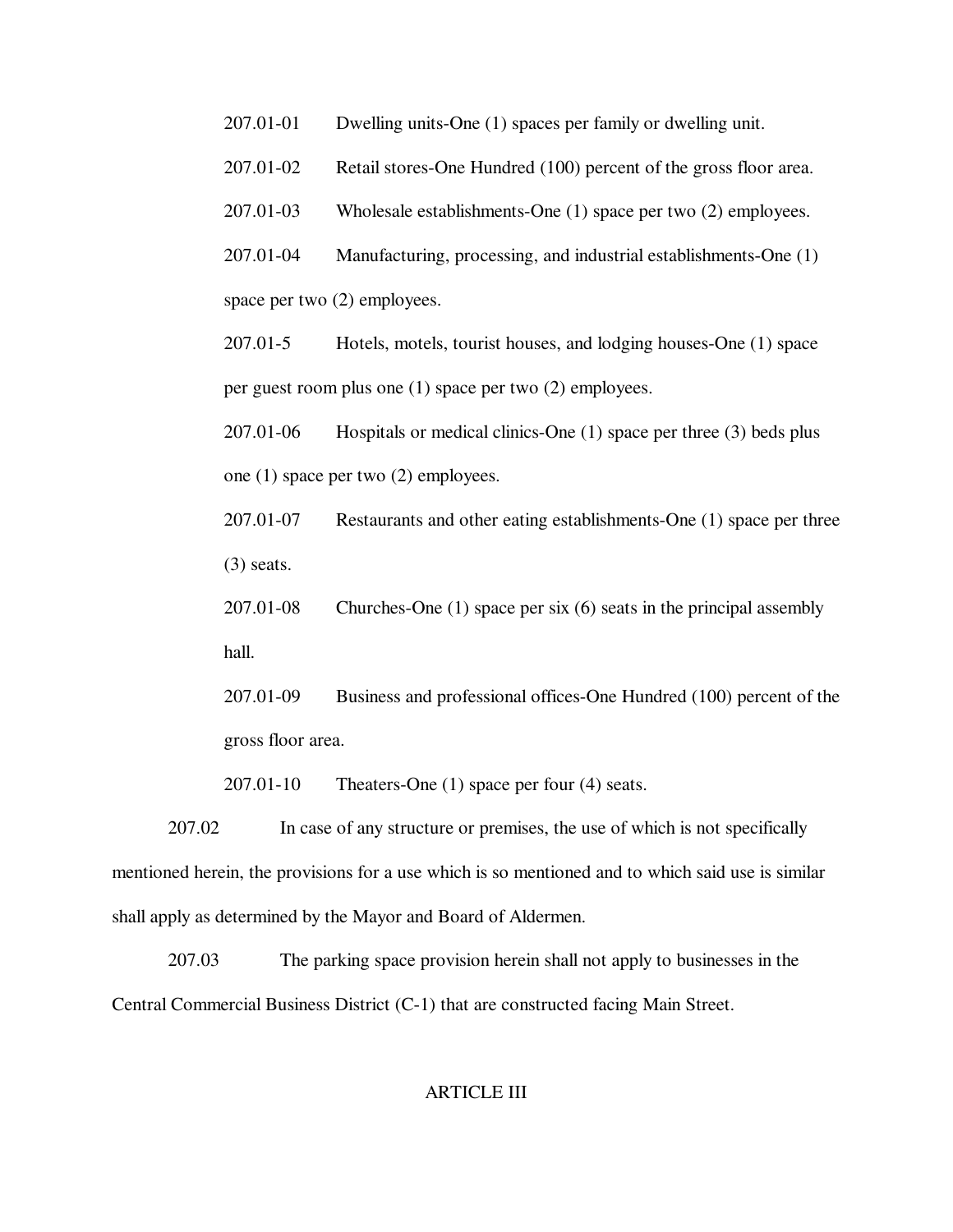#### DISTRICT REGULATIONS

#### 300. R-1 Central Residential District

300.01 The R-1 Central Residential District is hereby created and consists primarily of the original residential lots as platted by the Tishomingo Townsite Company titled "City of Tishomingo" on file in the Office of the Chancery Clerk of Tishomingo County. It is exclusively reserved for single-family residential purposes. The district regulations have been written and the district's location on the official zoning map has been drawn for the purpose of preserving the quality of life, aesthetic appearance, health, safety and economic value of other properties in the District. The Central Residential District is unique to other residential districts primarily due to lot size and street layout. When developed according to the regulations so stated, these areas will constitute sound residential development and add to the quality of the housing within Tishomingo. It is the intent of this section that new residential development in these areas be regulated according to sound, reasonable, and desirable regulations as stated within this ordinance.

300.02 The following uses are permitted in the R-1 District:

300.02-01 Single-family detached dwellings.

300.02-02 Churches and other places of worship, not including funeral chapels.

 300.02-03 Public parks, schools, playgrounds, recreational and community buildings, and grounds of a noncommercial nature.

300.03 The following uses may be permitted in the R-1 District only as special exceptions authorized by the Mayor and Board of Alderman, and subject to any limitations and restrictions deemed necessary by the Mayor and Board of Aldermen:

300.03-01 Private, noncommercial recreational areas and facilities such as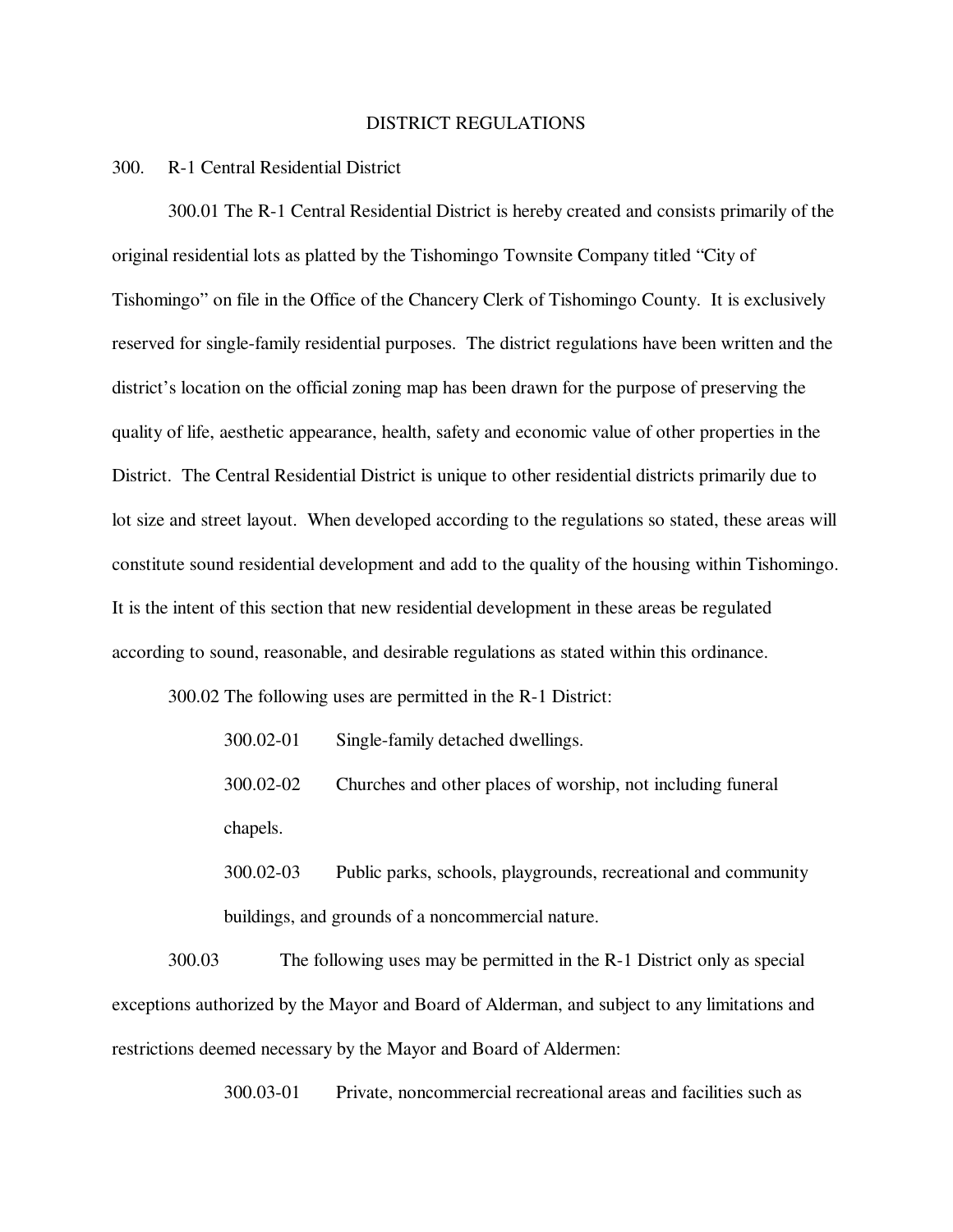swimming pools and tennis courts.

300.03-02 Structures and installations that are necessary public facilities and utilities and require location in the R-1 District.

300.03-03 Customary home occupations, provided they meet the definition in Article VI.

300.03-04 Tourist Homes

300.04 Accessory uses or structures customary and incidental to any aforesaid permitted uses shall be allowed, provided they do not involve any type of business, trade, manufacturing, or industry.

300.05 The only signs permitted in the R-1 District shall be as follows:

300.05-01 One (1) sign not exceeding twenty (20) square feet for any church, school, or other public or semipublic institution. In the case of double-faced or Vtype signs, only one (1) face shall be used in computing the area.

300.05-02 One (1) temporary, unlighted real estate sign that advertises the sale or rental of the premises on which it is maintained, does not exceed a total area of nine (9) square feet, and is located at least six (6) feet from all street right-of-way lines, or flat against the building.

300.05-03 One (1) unlighted sign advertizing a home occupation made white painted wood or metal, with black lettering ten (10) inches vertical by sixteen (16) inches horizontal posted on a black metal stake two (2) feet from the road right of way and not to exceed forty-two (42) inches in height.

300.05.04 Signs advertising Yard Sales shall not be allowed to remain posted longer than 72 hours.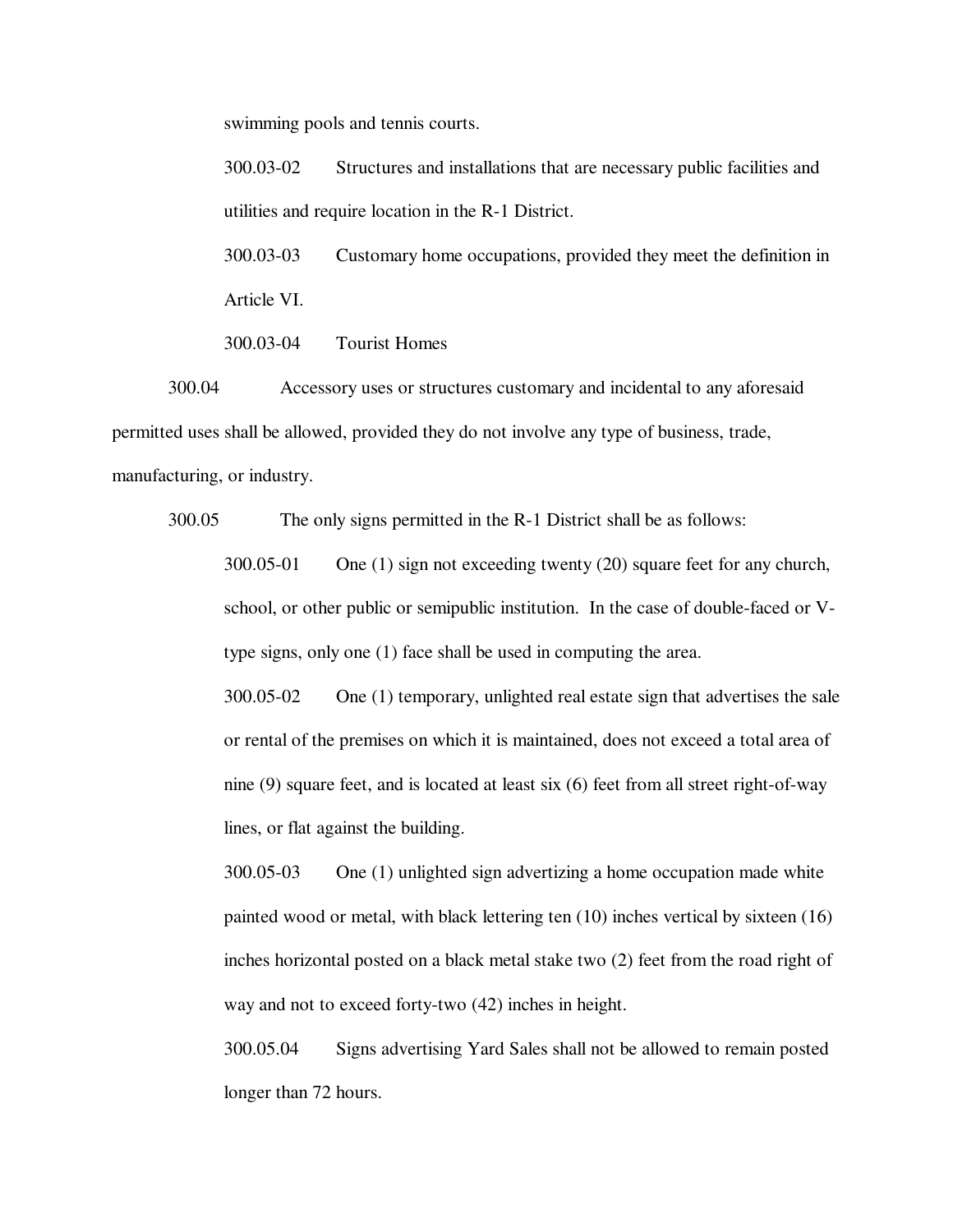300.05.05 No sign of any type shall be posted on any pole, guy wire, tree, or traffic sign posts.

300.06 Off-street parking space shall be as provided in Section 207.

300.07 Area, yard, and height requirements shall be as prescribed in Section 206.

300.08 Platted lots within the Central Residential District may be combined to create a larger lot for building and lot line requirements herein.

300.08 No Platted lot shall be divided into a smaller lot. However, a Platted lot may be divided and added to adjacent lots to create a larger building lot.

300.09 Mobile homes or factory manufactured housing are not permitted within the Central Residential District.

## 301. R-2 Single Family Residential District

301.01 The R-2 Single Family Residential District is hereby created in order that there be areas within the Town of Tishomingo, Mississippi, exclusively reserved for single-family residential purposes. The district regulations have been written and the district's location on the official zoning map has been drawn for the purpose of guiding new residential development in areas which are vacant at the time of adoption of this ordinance. When developed according to the regulations so stated, these areas will constitute sound residential development and add to the quality of the housing within Tishomingo. It is the intent of this section that new residential development in these areas be regulated according to sound, reasonable, and desirable regulations as stated within this ordinance.

301.02 The following uses are permitted in the R-2 District:

301.02-01 Single-family detached dwellings.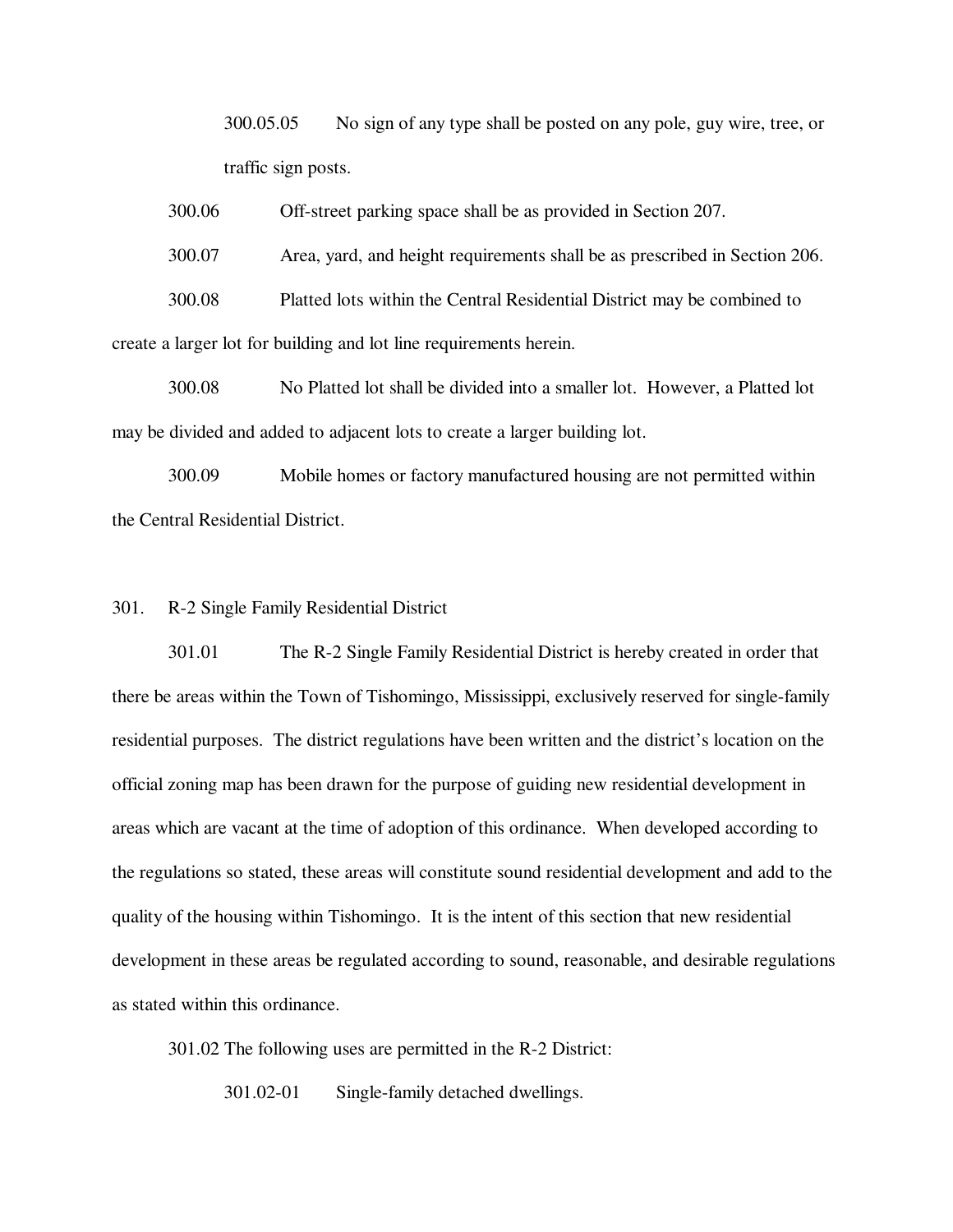301.02-02 Churches and other places of worship, not including funeral chapels.

 301.02-03 Public parks, playgrounds, recreational and community center buildings, and grounds of a noncommercial nature.

301.03 The following uses may be permitted in the R-2 District only as special exceptions authorized by the Mayor and Board of Alderman, and subject to any limitations and restrictions deemed necessary by the Mayor and Board of Aldermen:

> 301.03-01 Private, noncommercial recreational areas and facilities such as swimming pools and tennis courts.

301.03-02 Structures and installations that are necessary public facilities and utilities and require location in the R-1 District.

301.03-03 Customary home occupations, provided they meet the definition in Article VI.

301.03-04 Mobile Homes or other factory manufactured homes, provided that they are at least twenty-four (24) feet wide; at least forty (40) feet long; have a roof pitch of not less than 4:12; have an asphalt shingle roofing material or standing metal seam; the wheels, axles and tongue removed; are permanently affixed to the real property; and, have masonry underpinning.

301.04 Accessory uses or structures customary and incidental to any aforesaid permitted uses shall be allowed, provided they do not involve any type of business, trade, manufacturing, or industry.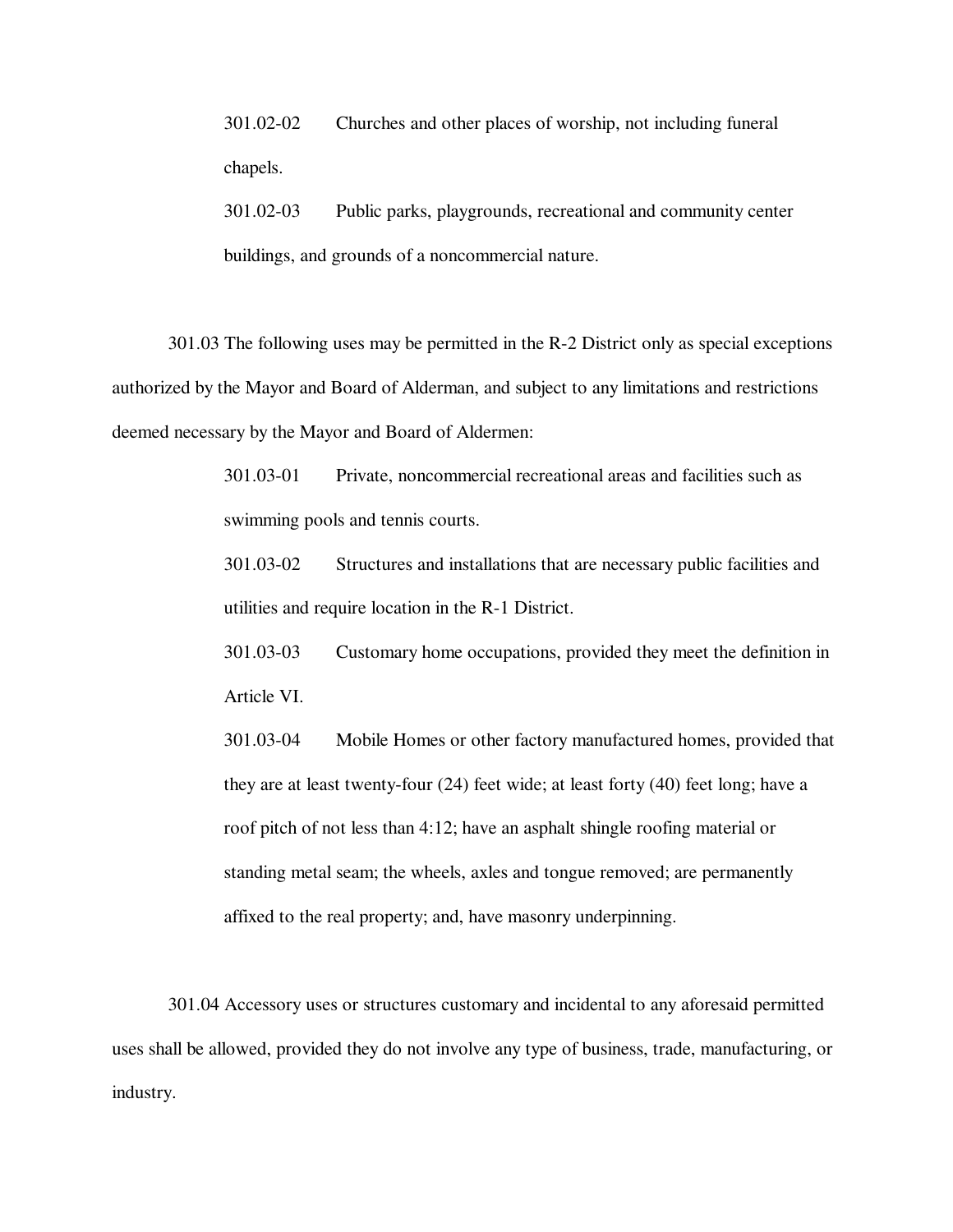301.05 The only signs permitted in the R-2 District shall be as follows:

301.05-01 One (1) sign not exceeding twenty (20) square feet for any church, school, or other public or semipublic institution. In the case of double-faced or Vtype signs, only one (1) face shall be used in computing the area.

301.05-02 One (1) temporary, unlighted real estate sign that advertises the sale or rental of the premises on which it is maintained, does not exceed a total area of nine (9) square feet, and is located at least six (6) feet from all street right-of-way lines, or flat against the building.

301.05-03 One (1) unlighted sign advertizing a home occupation that does not exceed a total area of nine (9) square feet, and is located at least six (15) feet from all street right-of-way lines, or flat against the building.

301.05-04 Signs advertising Yard Sales shall not be allowed to remain posted longer than 72 hours.

301.05-05 No sign of any type shall be posted on any pole, guy wire, tree, or traffic sign posts.

301.05-06 Any sign permitted in the R-1 District shall be permitted in the R-2 District.

301.06 Off-street parking space shall be as provided in Section 207.

301.07 Area, yard, and height requirements shall be as prescribed in Section 206.

# 302. R-3 Medium Density Residential District

302.01 The R-3 Medium-Density Residential District is hereby created in order that certain areas within the Town of Tishomingo be developed with new Multi-family dwellings, or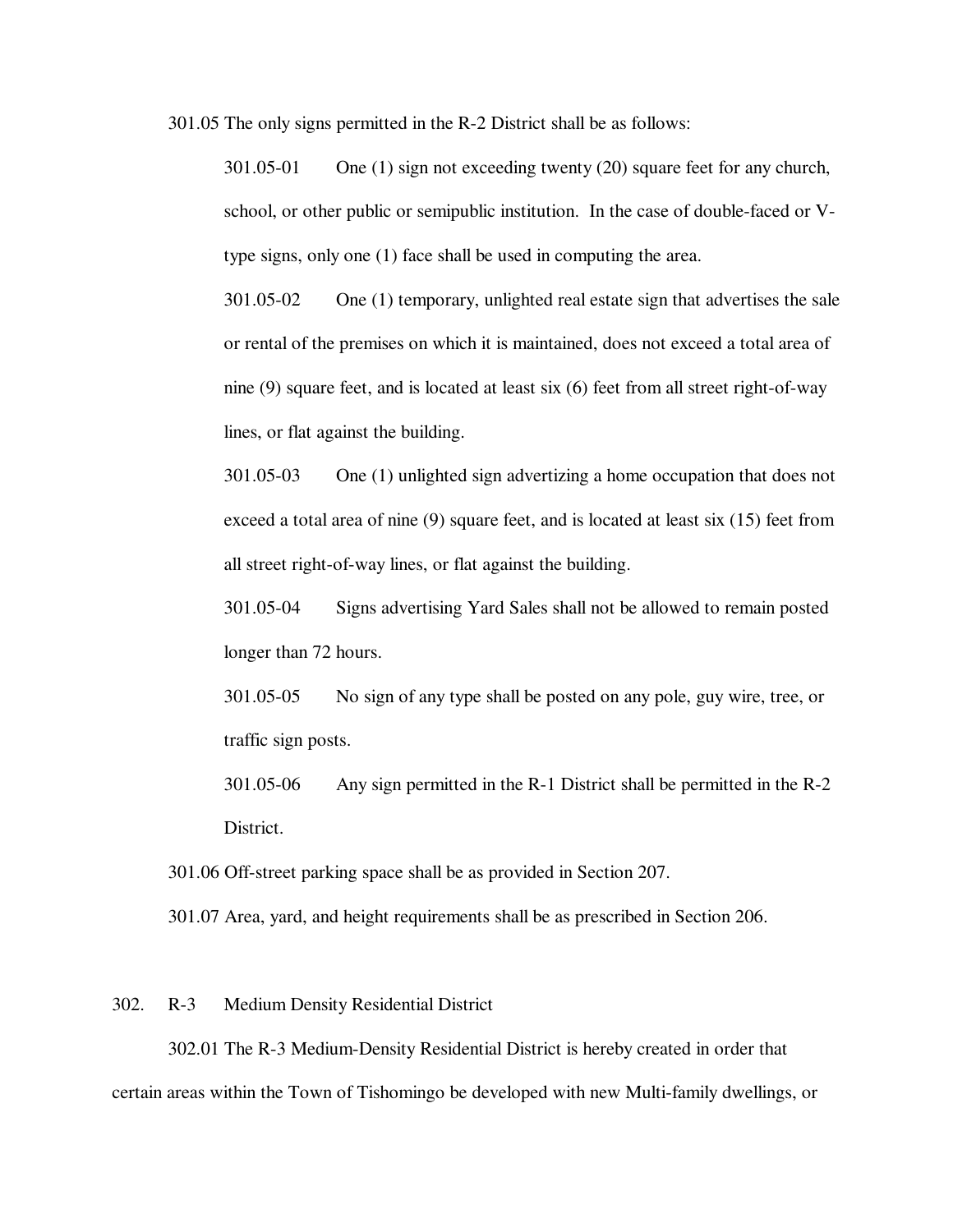that older structures be converted to multi-family uses, rooming houses, tourist houses, or group dwellings.

302.02 The following uses are permitted in the R-3 District:

302.02-01 Any use or structure permitted in the R-2 District, but subject to the requirements thereof.

302.02-02 Two (2) multi-family dwellings, or apartments.

302.02-03 Rooming houses, tourist homes, and apartment houses.

302.03 The following uses shall be permitted only as special exceptions authorized by the Mayor and Board of Aldermen, and shall be subject to any limitations and restrictions deemed necessary by the board:

> 302.03-01 Any uses as regulated in the R-2 District, but subject to the requirements thereof.

302.04 Any accessory use or structure permitted in the R-2 District shall be permitted in the R-3 District.

302.05 Any sign permitted in the R-1 or R-2 Districts shall be permitted in the R-3 District, subject to the regulations thereof.

302.06 Off-street parking space shall be as prescribed in Section 207.

302.07 Area, yard, and height requirements shall be as prescribed in Section 206.

303. C-1 Central Commercial Business District

303.01 The C-1 Central Commercial Business District is hereby created in order that there be one (1) central area of retail commercial uses that will constitute the central business district of the town, and such shall remain as the major wholesaling and retailing center of the town. The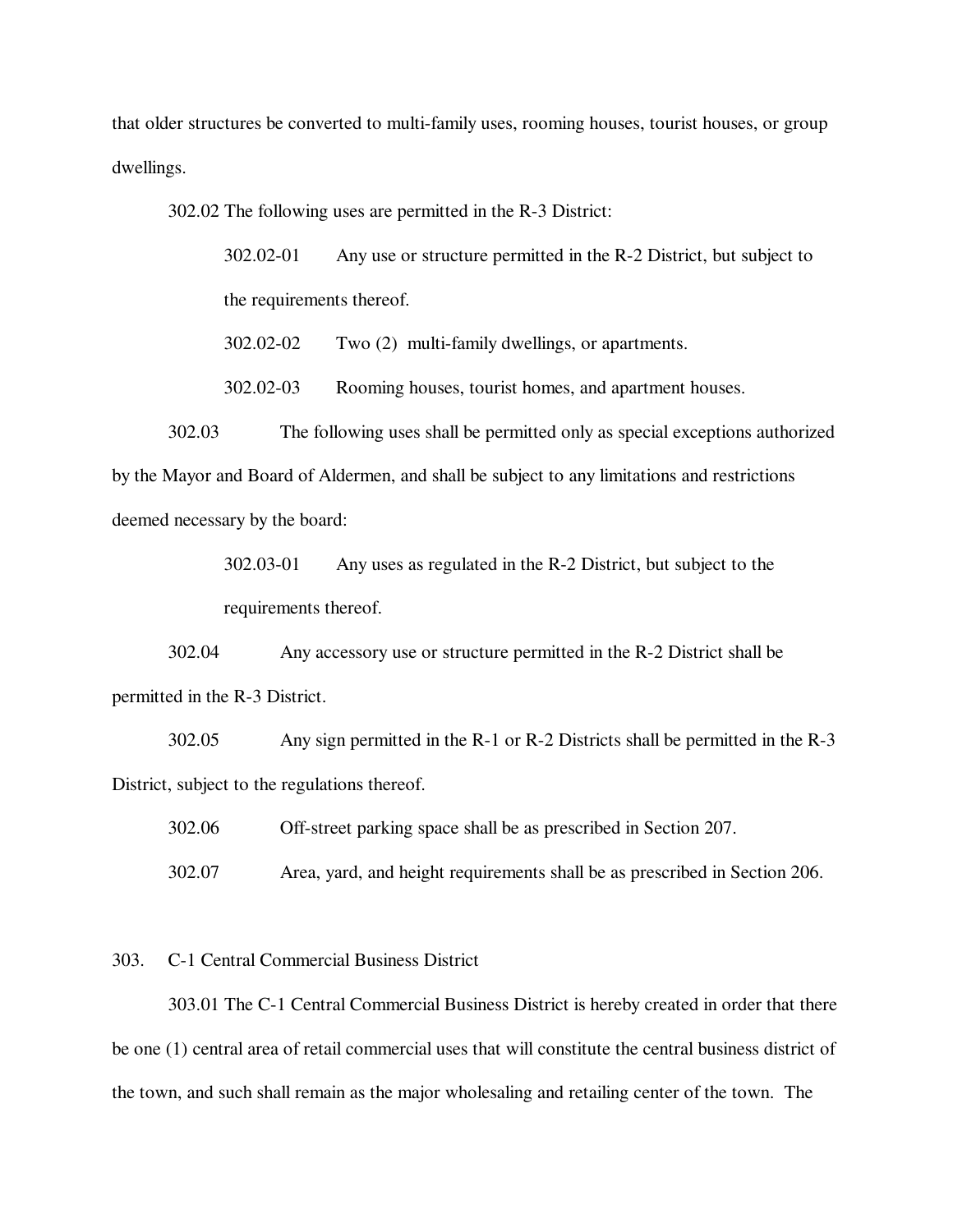Central Commercial Business District consists primarily of the original commercial lots platted by the Tishomingo Townsite Company titled "City of Tishomingo" on file in the Office of the Chancery Clerk of Tishomingo County. It is the intent of this ordinance that the C-1 District not be encroached upon by other commercial or industrial uses that are incompatible with existing and future retail businesses located within the central business district of the town.

303.02 The following uses are permitted in the C-1 District:

303.02-01 Department stores, dry goods and apparel stores, mail order houses, variety and dime stores, art or antique shops, furniture and appliance stores, self-service laundries, dry cleaning shops, hardware stores, shoe stores, business offices, specialty shops, medical and professional offices, drugstores, and similar retail establishments.

303.02-02 Food store, restaurants, delicatessens, and similar establishments.

303.02-03 Commercial printing establishments, newspaper publishing, and specialty printing, provided the business is in an enclosed building and does not require outside storage of materials or products and is not objectionable by reason of smoke, noise, dust, odor, cinders, vibration, fumes, glare or light.

303.03 The following uses shall be permitted only as special exceptions authorized by the Mayor and Board of Aldermen, and shall be subject to any limitations and restrictions deemed necessary:

> 302.03-01 Any retail or wholesale business or service establishment which the Mayor and Board of Aldermen determine to be of the same character and nature as those specifically allowed, such as gasoline filling stations, carpenter shops, electrical shops, and plumbing establishments.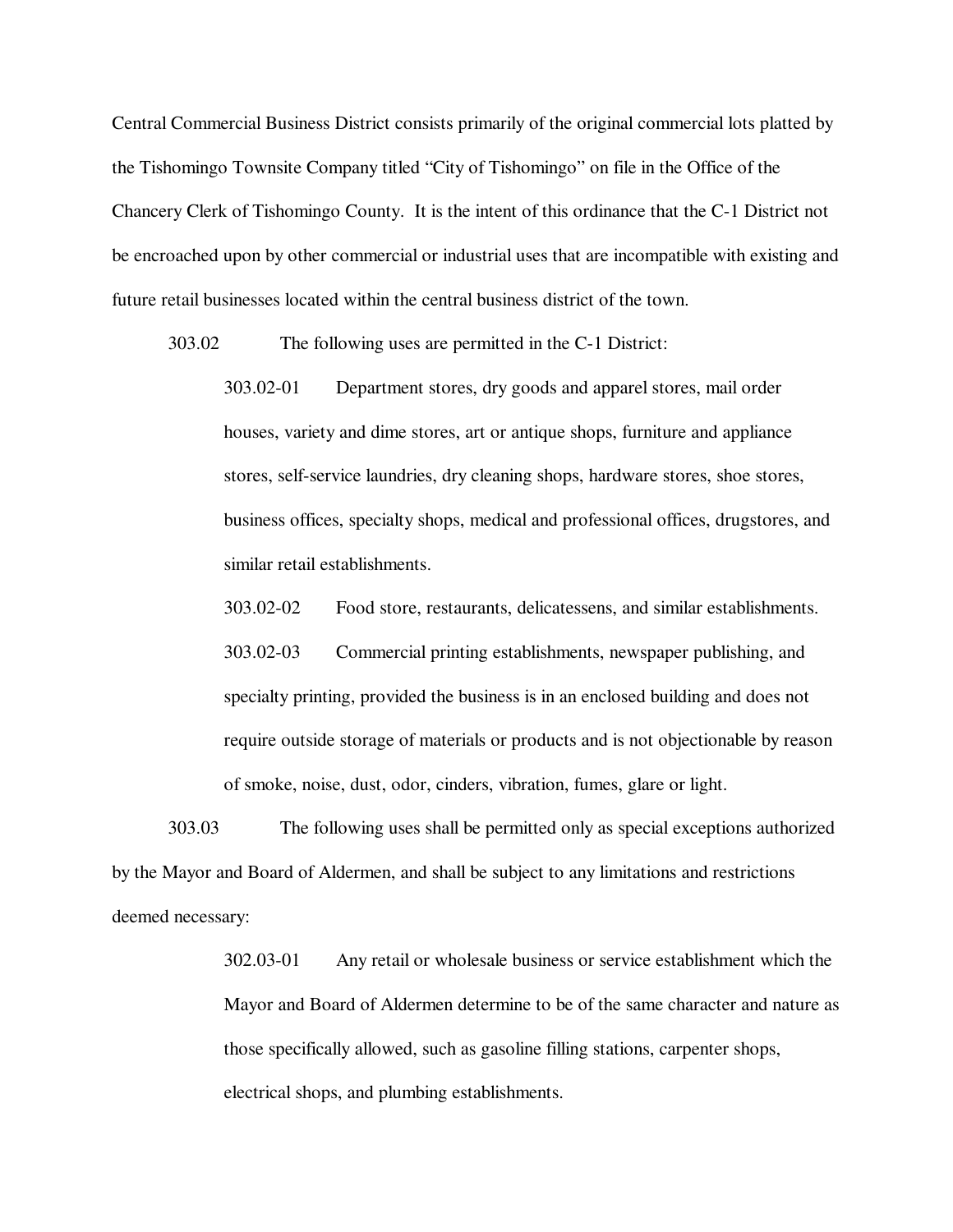303.04 Accessory structures and uses customary and incidental to any of the foregoing permitted uses and not otherwise prohibited shall be allowed.

303.05 Off-street parking is not required in the C-1 District.

303.06 Area, yard, and height requirements shall be as specified in Section 206.

303.07 Signs within the C-1 District shall be attached flat against the building or on or

under an awning, and shall not project beyond the awning.

304 C-2 General Commercial District

304.01 The C-2 General Commercial District consists primarily of low to medium density commercial properties which require distinct traffic flow and parking issues. The General Commercial District lies primarily along the major arterial roadways into town. It is the intent of this ordinance that the C-2 District not be encroached upon by other commercial or industrial uses that are incompatible with existing and future retail businesses located within the General business district of the town.

304.02 The following uses are permitted in the C-2 District:

304.02-01 Department stores, dry goods and apparel stores, mail order houses, variety and dime stores, art or antique shops, furniture and appliance stores, self-service laundries, dry cleaning shops, hardware stores, shoe stores, business offices, specialty shops, medical and professional offices, drugstores, and similar retail establishments.

304.02-02 Motion picture theaters, studios, bowling alleys, and similar entertainment establishments.

304.02-03 Food store, restaurants, delicatessens, and similar establishments.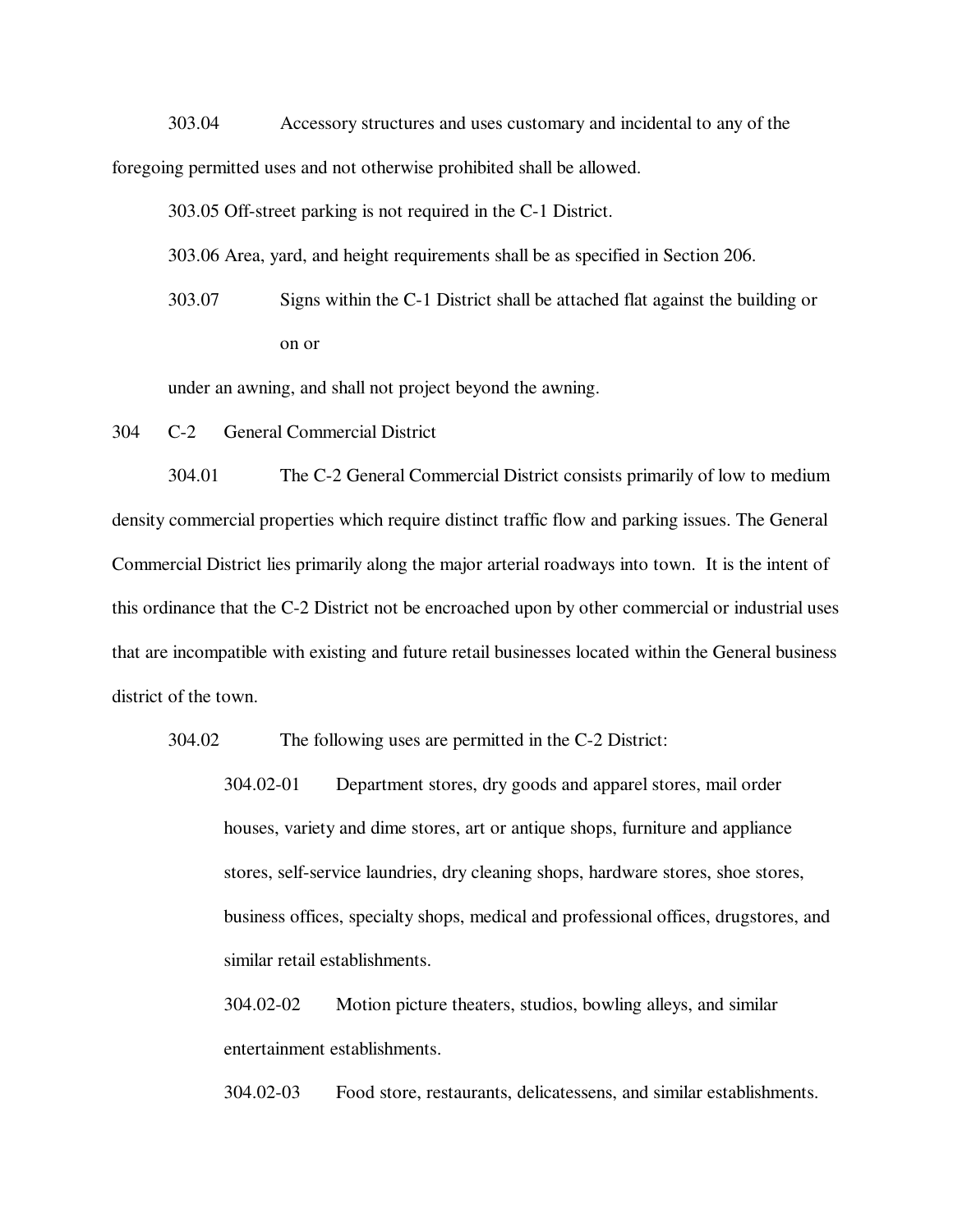304.02-04 Commercial printing establishments, newspaper publishing, and specialty printing, provided the business is in an enclosed building and does not require outside storage of materials or products and is not objectionable by reason of smoke, noise, dust, odor, cinders, vibration, fumes, glare or light.

304.02-05 Retail Shopping Centers and other retail business developments that include more than one retail establishment. Provided that a site plan be submitted to the Mayor and Board of Aldermen for approval. The site plan shall show the location of all proposed buildings and parking areas; means of ingress, egress and street access; and, plans and specifications for storm drainage and utilities. 304.02-06 Gasoline Service Stations automotive repair and sales and convenience stores.

304.02.07 Wrecking yards, junk yards, salvage yards and similar land uses are prohibited in the C-1 district.

304.03 The following uses shall be permitted only as special exceptions authorized by the Mayor and Board of Aldermen, and shall be subject to any limitations and restrictions deemed necessary:

> 304.03-01 Any retail or wholesale business or service establishment which the Mayor and Board of Aldermen determine to be of the same character and nature as those specifically allowed, such as gasoline filling stations, carpenter shops, electrical shops, and plumbing establishments.

304.04 Accessory structures and uses customary and incidental to any of the foregoing permitted uses and not otherwise prohibited shall be allowed.

304.06 Area, yard, and height requirements shall be as specified in Section 206.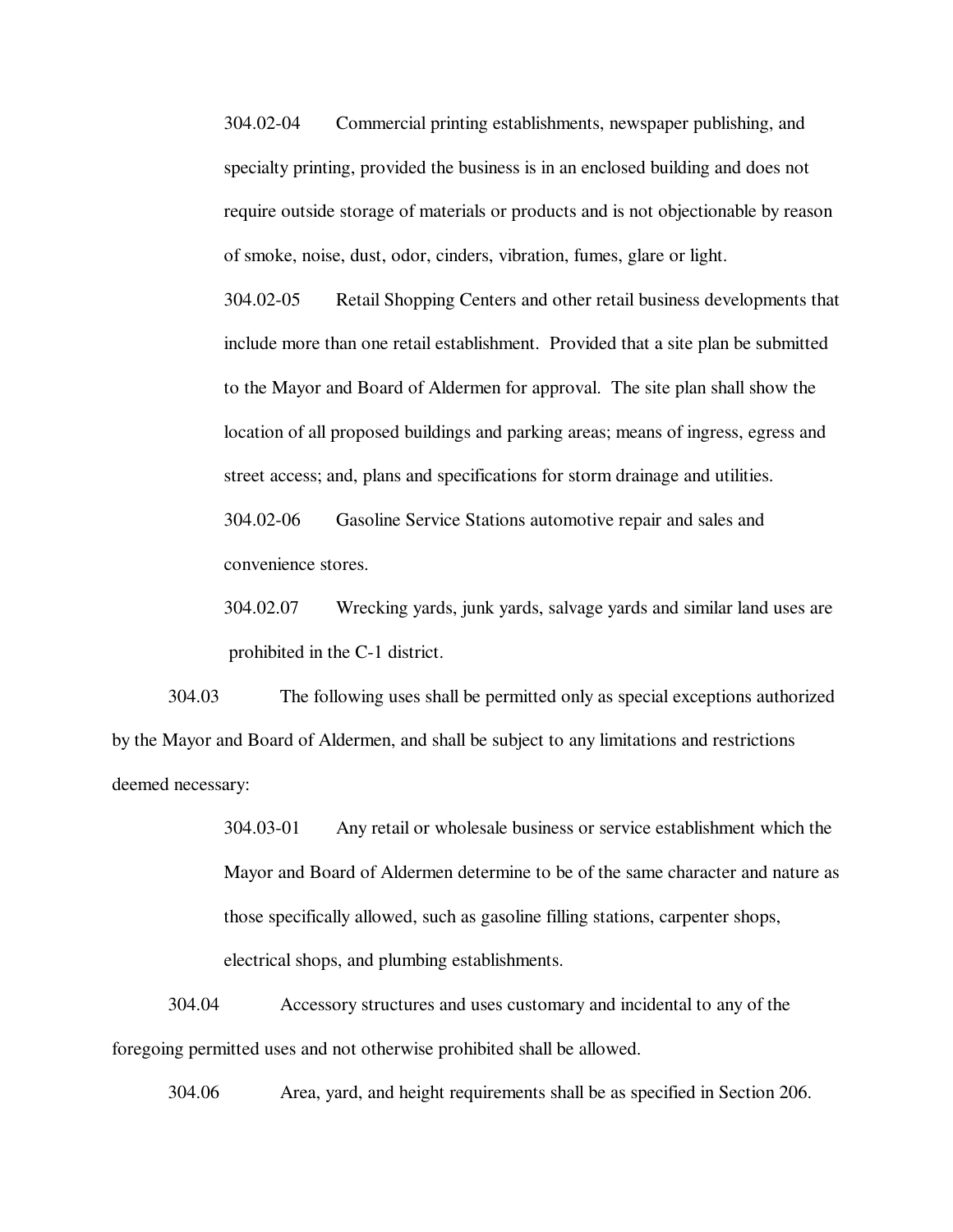304.07 Signs

- 304.07.01 Any Sign permitted in the C-1 district shall be allowed in the c-2 district.
- 304.07.02 Other Lighted Permanent signs are permitted so long as it is a backlit plastic or glass sign, or a sign lit by external lights focused only on the sign and is located on the premises of the business.
- 304.07.03 If the building of any business is located more than seventy-five (75) feet from the road right of way it faces, then one sign identifying the business by name and address only not exceeding twenty square feet in area may be placed within fifteen feet of the Highway right of way located on the premises of the business.

## 305. I-1 Light Industrial District

305.01 The I-1 Light Industrial District is hereby created in order that there be areas within the Town of Tishomingo used exclusively for industry, manufacturing, processing, and related operations, and which are incompatible with the residential areas, but make for a transition from commercial areas to other industrial areas of the town. It is the intent of this ordinance that these areas be reserved exclusively for industrial and related purposes.

305.02 Any industrial, manufacturing, or processing establishment that does not involve excessive noise dust or odor; that does not involve excessive transportation truck traffic; and is totally enclosed within a building(s), including its raw materials; and not otherwise prohibited in Section 204 or Section 305.04 shall be allowed. It is the intention herein that the Light Industrial district include only those industries that store and process all materials and end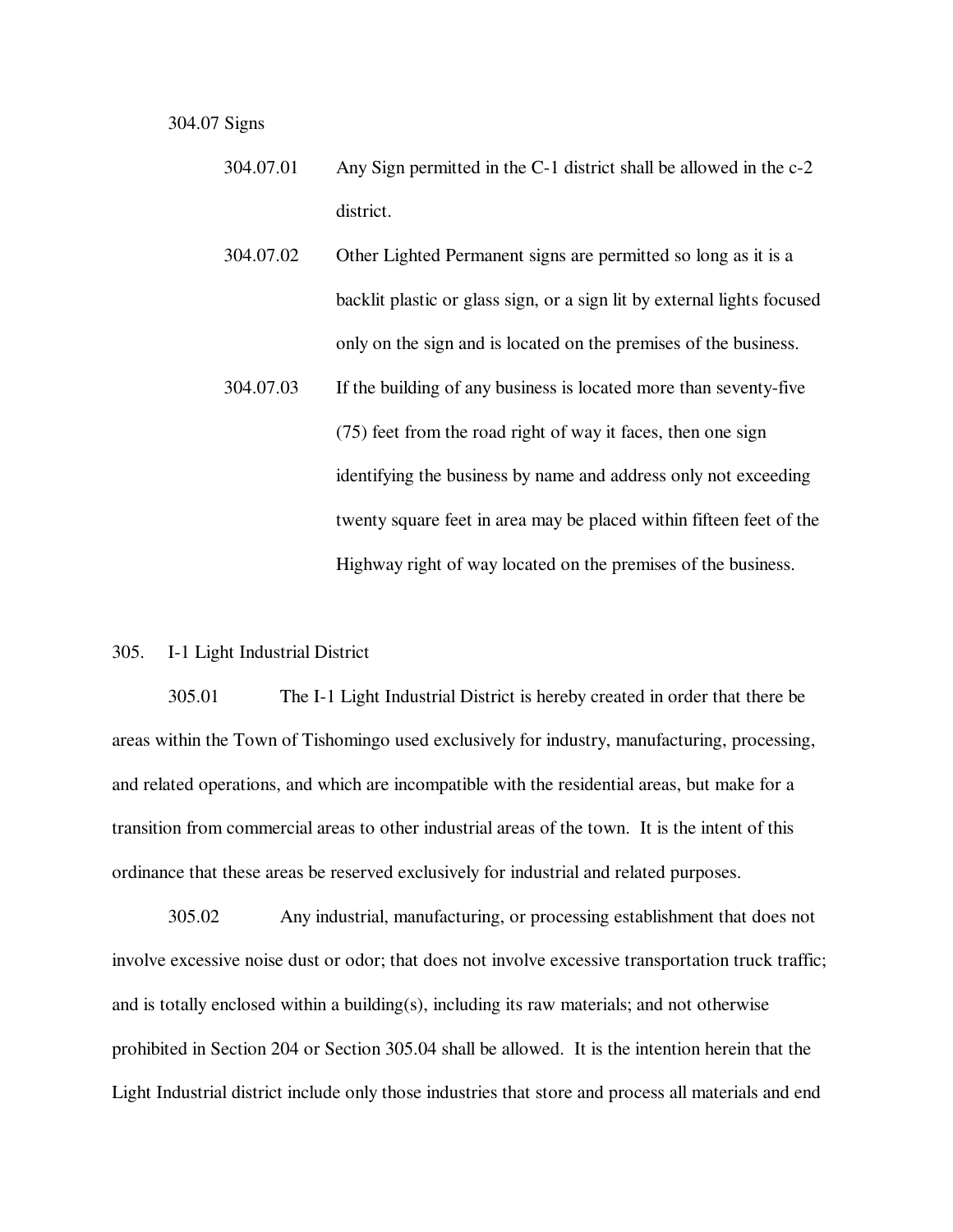products within its buildings.

305.03 Accessory uses and structures customary and incidental to any permitted use shall be allowed.

305.04 No structure located within the I-1 District shall be used for any type of dwelling unit, tourist home, rooming house, or group dwelling.

305.05 Off-street parking shall be as prescribed in Section 207.

305.06 Area, yard, and height requirements shall be as prescribed in Section 206.

305.07 Any sign allowed in the C-1 District shall be allowed in the I-1 District.

305.08 The storage and processing of materials outside of an enclosed building are prohibited in the I-1 District.

306. Reserved

307. A-1 Agricultural District

307.-01 The A-1 Agricultural District is hereby created in order that there be an area in the Town of Tishomingo for the agricultural, horticultural, and other such similar uses which require few, if any, of the regular services required by uses in other districts. It is the purpose of this district to encourage and protect such uses from urbanization until such is warranted and the appropriate change in district classification is made.

| 307.02 | The following uses are permitted in the A-1 Agricultural District: |                                                                  |
|--------|--------------------------------------------------------------------|------------------------------------------------------------------|
|        | 307.02-01                                                          | Dwellings, single-and two (2) family.                            |
|        | 307.02-02                                                          | All forms of agriculture and forestry.                           |
|        | 307.02-03                                                          | Sale of products that are raised, produced, and processed on the |
|        | premises.                                                          |                                                                  |
|        | 307.02.04                                                          | Nurseries and greenhouses.                                       |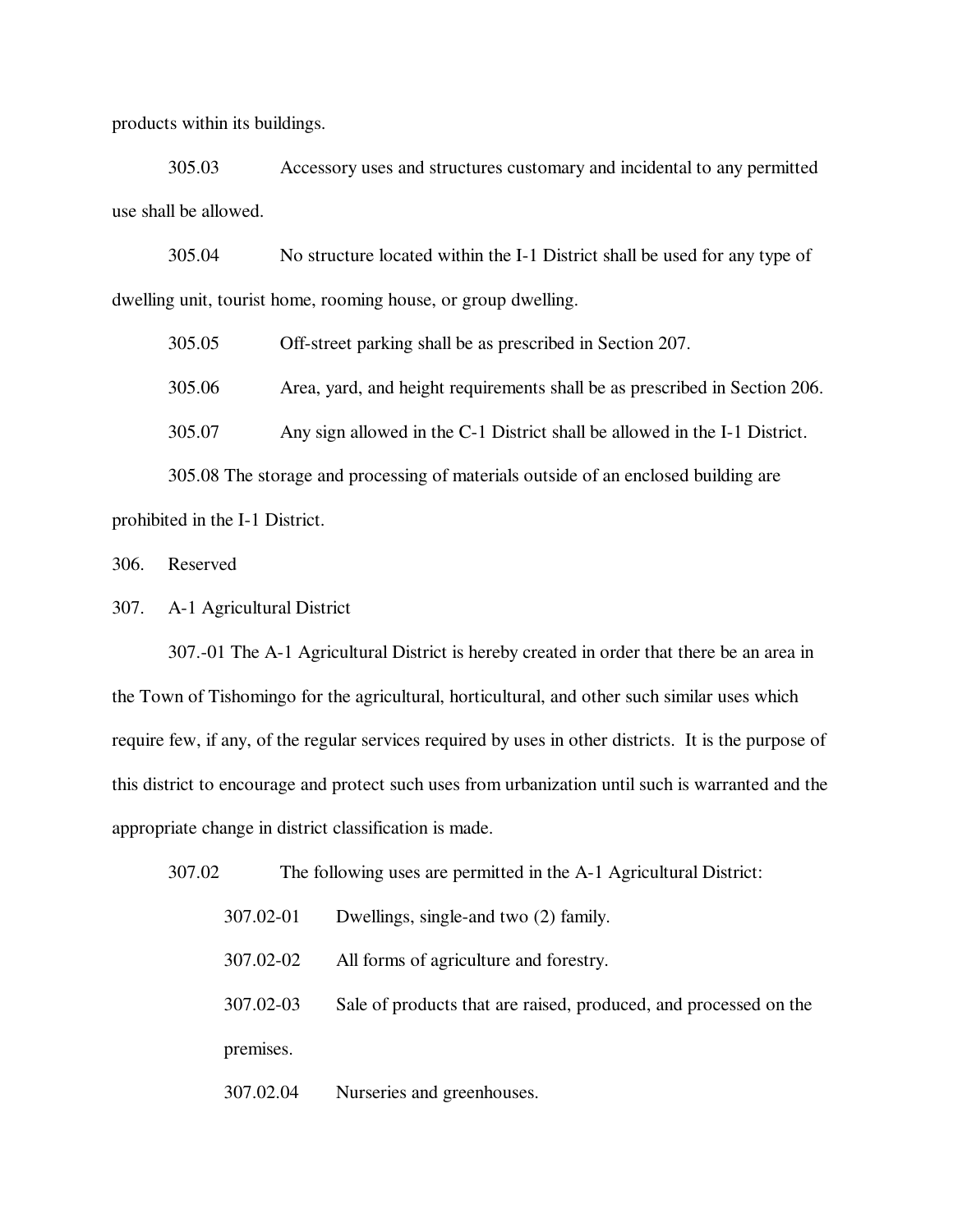307.02.05 Stables and riding academies.

307.02-06 Golf courses and country clubs.

307.03 The following uses are permitted by special exception only, in the A-1 Agricultural Distrct:

307.03-01 Cemeteries.

307.03-02 Funeral homes.

307.03-03 Preschools, including nursery schools and kindergartens, which provide a minimum of thirty (30) square feet of usable indoor space per child, sixty-five (65) square feet of usable outdoor play space per child, and meet any other requirements which the State of Mississippi or Mayor and Board of Aldermen may deem necessary for such schools in this district.

307.03-04 Institutions for children or the aged, not including penal or correctional types.

307.04 Off-Street parking shall be as prescribed in Section 207.

307.05 Area, yard, and height requirements shall be as prescribed in Section 306. 307.06 Reserved

307.07 Signs allowed in any other district shall be allowed in the A-1 District.

308. (Reserved)

# TABLE

## ARTICLE IV

#### ENFORCEMENT AND ADMINISTRATION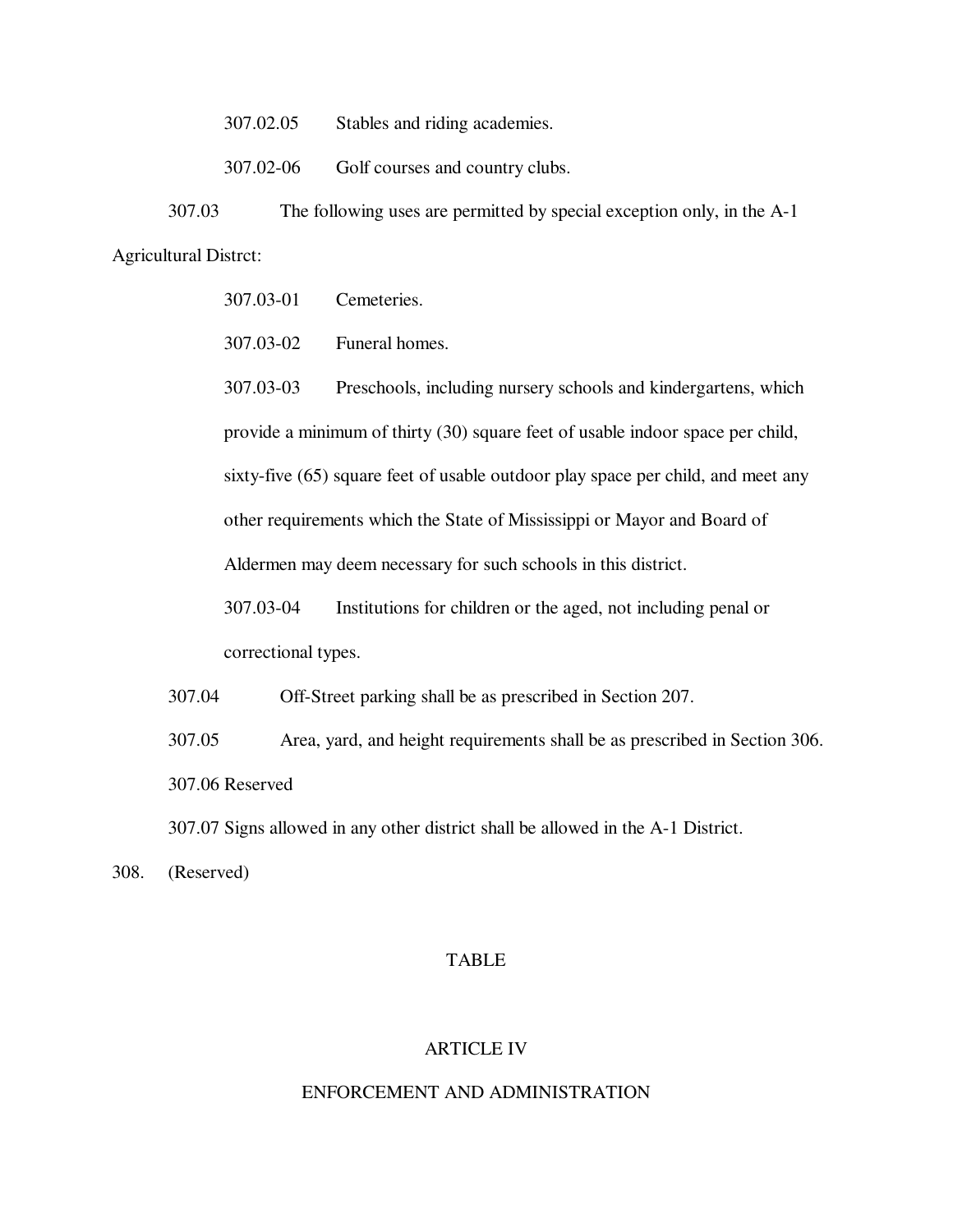400. Purpose

400.01 This ordinance is enacted to promote the public health, safety, convenience, comfort, prosperity, and general welfare; to conserve and protect property and property values; to ensure the most appropriate use of land; to control the density of population; to prevent undue traffic congestion; to provide a method of enforcement and administration; and to prescribe penalties for violations.

#### 401. Interpretation and conflict

401.01 In interpreting and applying this ordinance, its provisions shall be held to be the minimum requirements necessary for the promotion of public safety, health, convenience, comfort, prosperity, and general welfare. This ordinance is not intended to interfere with or annul any easements, covenants, or other agreements between parties unless they violate this ordinance. When two  $(2)$  specific provisions of this ordinance conflict, or a provision of this ordinance conflicts with any other code, statute, law, ordinance, or regulation, the most restrictive section shall apply.

## 402. Enforcement by Zoning Administrator

402.01 There hereby established the office of Zoning Administrator. It shall be the duty of the Zoning Administrator to enforce this ordinance in accordance with the provisions hereof. The Zoning Administrator shall issue all building permits. All departments, officials, and public employees of the Town of Tishomingo vested with the duty or authority to issue other permits or licenses, shall conform to the provisions of this ordinance and shall not issue a permit for any use,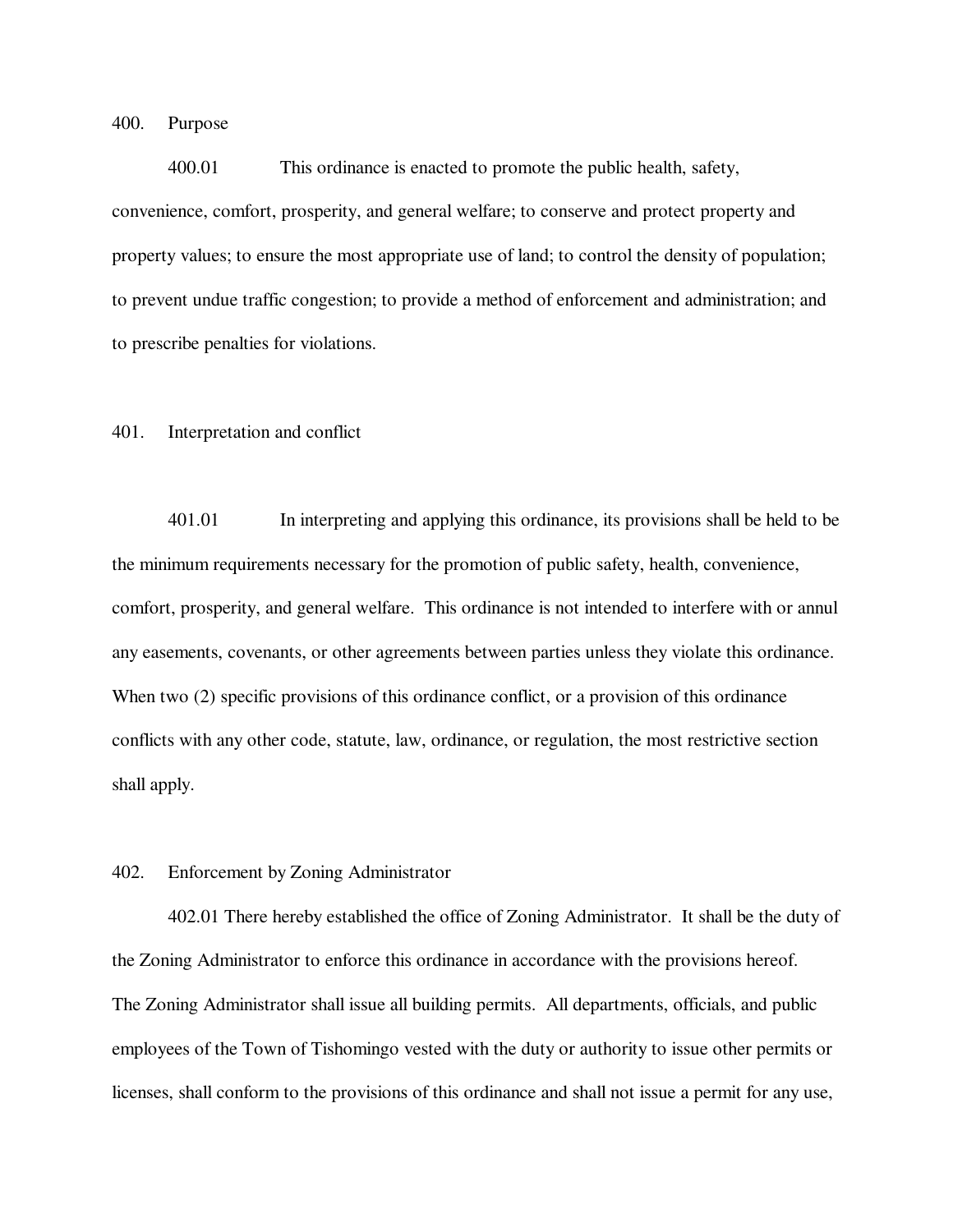building, or purpose in conflict with the provisions of this ordinance. Any permit or license issued in conflict with the provisions of this ordinance shall be null and void.

#### 403. Duty of Zoning Administrator

403.01 The Zoning Administrator shall act upon all applications on which he is authorized to act by the provisions of this ordinance within seven (7) days after they are filed in full compliance with all the applicable requirements as specified in Section 404. He shall either issue a building permit within said seven (7) days or shall notify the applicant in writing of his refusal of such permit and the reasons therefor. Failure to notify the applicant of refusal within seven (7) days shall entitle the applicant to submit his request to the Mayor and Board of Aldermen.

## 404. Filing Plans for Building Permits

404.01 No Structure may be erected, modified or renovated without a Building Permit. Every application for a building permit shall be accompanied by a scale drawing in duplicate showing the actual shape and dimensions of the lot to be built upon or to be changed in its use, in whole or in part; the location, size, and height of any existing or proposed structure or part thereof; the number of families, employees, customers, or housekeeping units the building is designed to accommodate; and, when no buildings are involved, the locations of the present use and proposed use to be made of the lot, and such other information with regard to the lot and neighboring lots as may be necessary to determine and provide for the enforcement of this ordinance.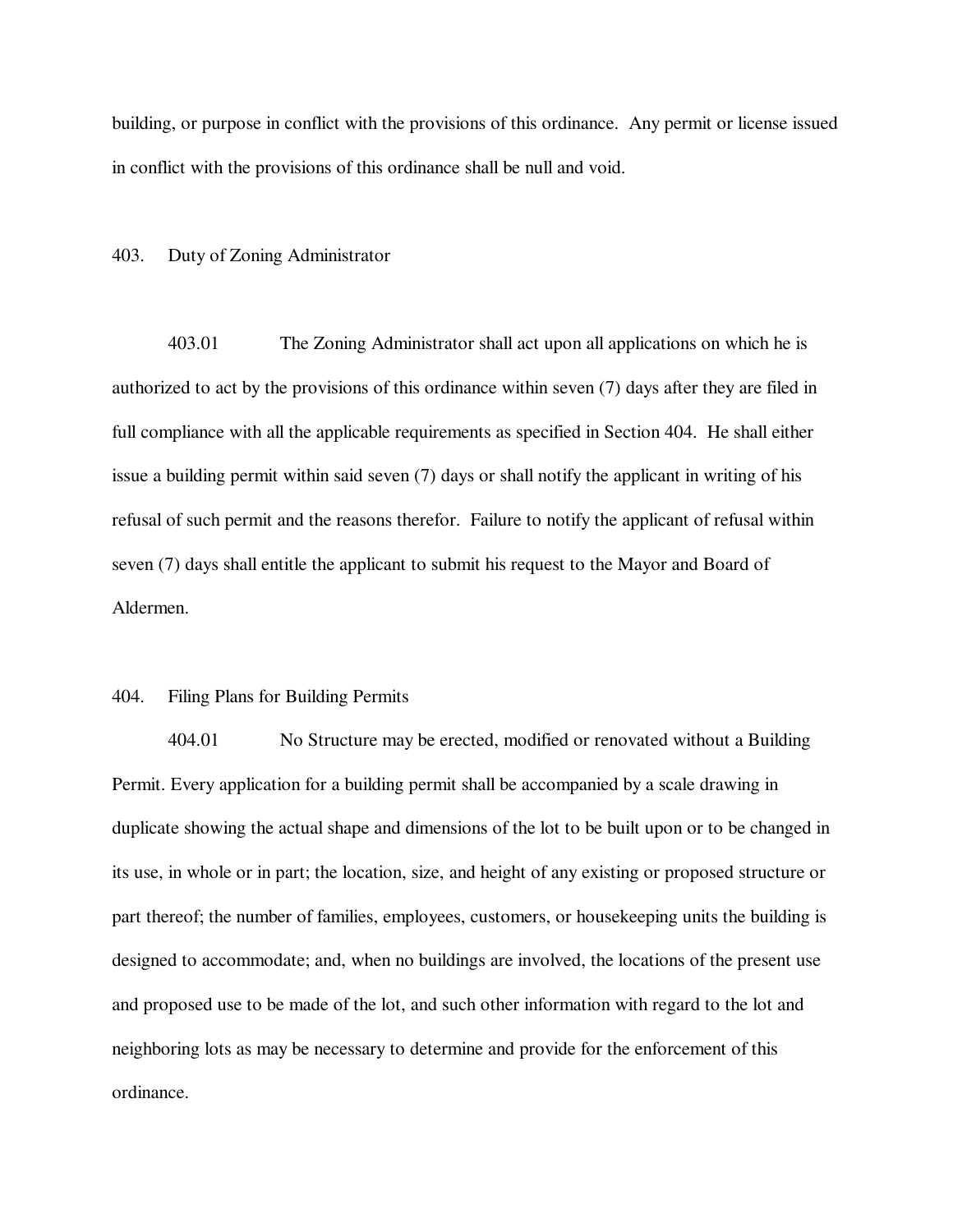404.02 The application for the permit is necessary to insure compliance with this and other Ordinances that may from time to time be enacted and to prevent encroachment onto existing utilities and such permit will not be rejected if the plans reflect compliance and there are no encroachment.

404.02 There Mayor and Board of Aldermen may establish a reasonable fee for the Application and Permit.

405. Powers, Interpretation

405.01 Upon appeal of a decision by the Zoning Administrator, the Mayor and Board of Aldermen shall have the power to decide any question involving the interpretation of the Zoning text or map, as follows:

> 405.01-01 In case there is a question as to the intended meaning of any provision of the zoning text, the Mayor and Board of Aldermen may interpret its meaning as it applies to a particular property. Before reaching a decision in response to any request, the Mayor and Board of Aldermen may obtain the opinion of the Town Attorney thereon.

> 45.01-02 Where the street or lot layout actually on the ground or as recorded differs from the street and lot lines as shown on the zoning map, the Mayor and Board of Aldermen shall interpret the map in such a way as to carry out the intent and purpose of this ordinance for the particular section or district in question.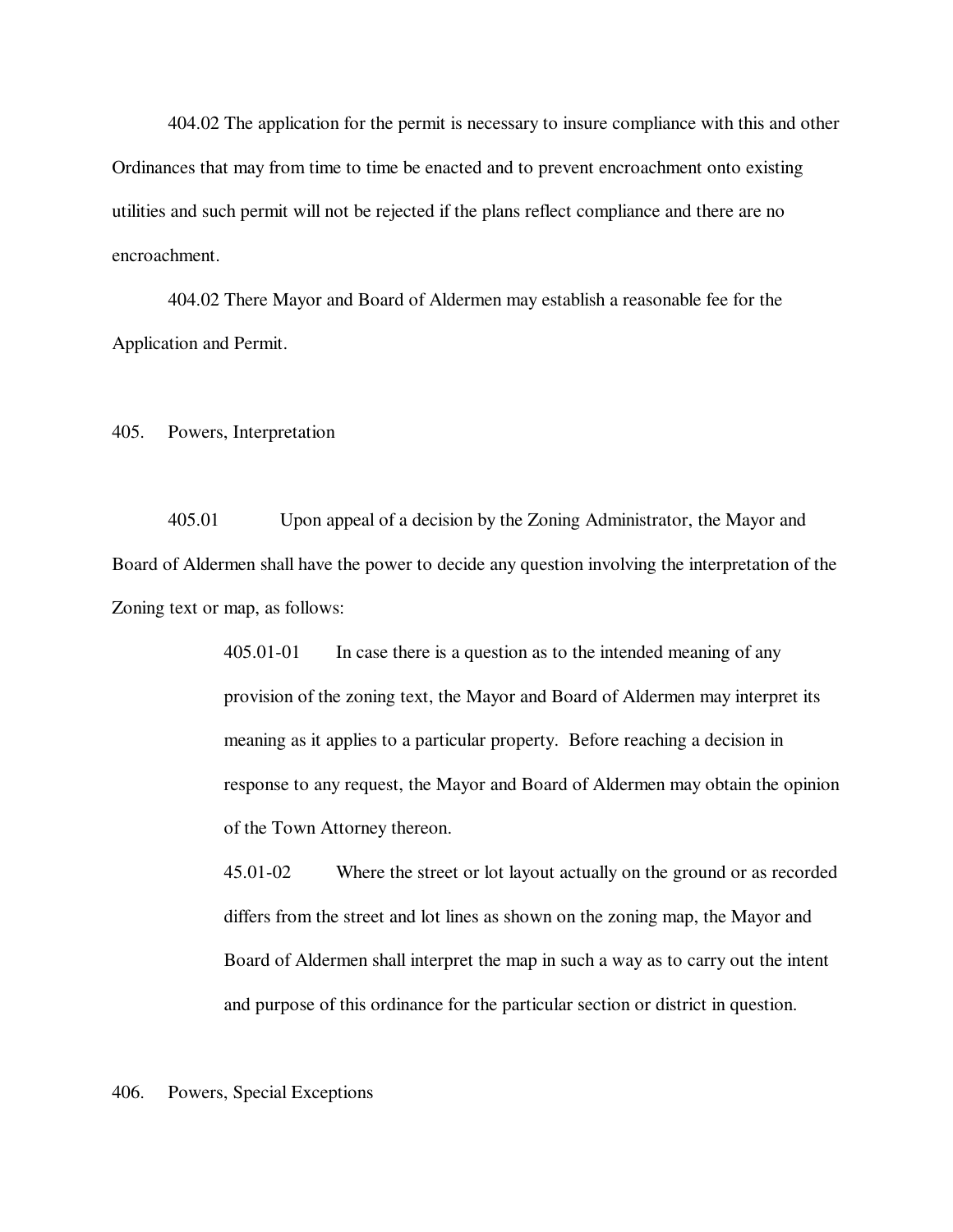406.01 The Mayor and Board of Aldermen shall have the power and original jurisdiction to hear and decide, in accordance with the provisions of this ordinance, applications filed as hereinbefore provided for special exceptions. In considering an application for a special exception, the Mayor and Board of Aldermen shall give due regard to the nature and condition of all adjacent uses and structures and the consistency therewith of the proposed used and development. Before authorizing a use as a special exception, the Mayor and Board of Aldermen shall determine whether the proposed exception or use would be hazardous, harmful, noxious, offense, or a nuisance to the surrounding neighborhood by reason of noise, smoke, odor, vibration, dust and dirt, cinders, noxious gases, glare and heat, fire and safety hazards, sewage wastes and pollution, increased transportation and traffic, and unaesthetic and damaging psychological effects. Upon authorizing a use by special exception, the Mayor and Board of Aldermen may impose such requirements and conditions with respect to location, construction, maintenance, and operation, in addition to those expressly stipulated in this ordinance for the particular special exception, as the Mayor and Board of Aldermen may deem necessary for the protection of adjacent properties and public interest.

## 407. Powers, Variances

407.01 The Mayor and Board of Aldermen shall have the power to authorize such variances from the provisions or requirements of this ordinance as will not to be contrary to the public interest, but only in the case of peculiar conditions involving irregular, abnormally narrow, shallow, or steep lots, or other unusual physical conditions, whereby strict application of such provisions or requirements would result in practical difficulty and unnecessary hardship depriving the owner of the reasonable use of the land or buildings involved. No variance from the strict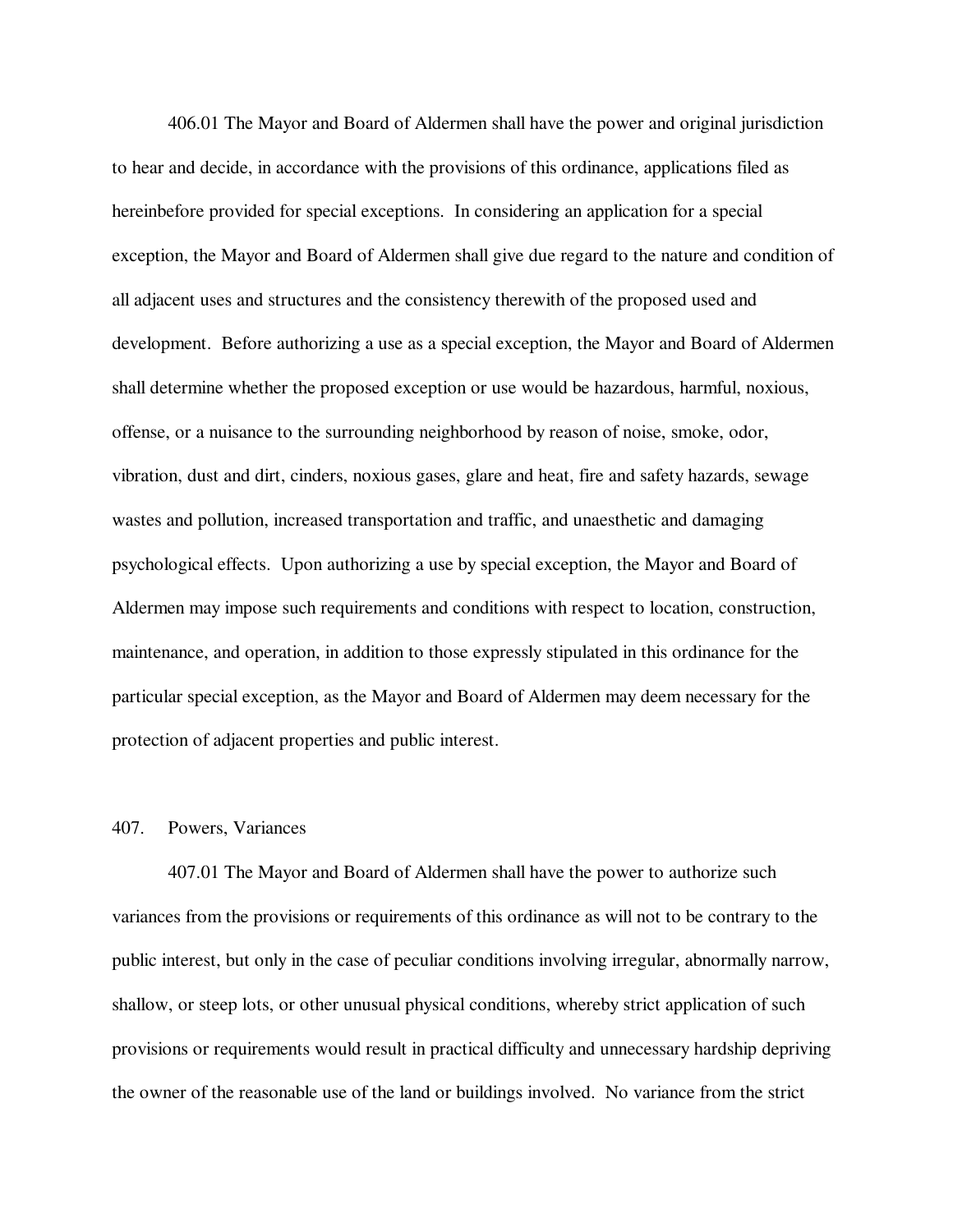application of any provision of this ordinance shall be granted by the Mayor and Board of Aldermen unless they find, beyond reasonable doubt, that all the following facts and conditions exist:

> 407.01-01 Special conditions and circumstances exist peculiar to the land or structure involved and not applicable to other lands or structures within the same district.

> 407.01-02 Literal Interpretation of the provisions of this ordinance would deprive the applicant of rights commonly enjoyed by other properties in the same district under the terms of this ordinance.

407.01-03 The special conditions and circumstances do no result from the actions of the applicant.

407.01.04 Granting the variance requested will not confer on the applicant any privilege denied by this ordinance to other lands or structures in the same district. 407.01.05 Granting of the variance will be in harmony with the general purpose and intent of this ordinance and will not be injurious to the neighborhood

408. Powers, General

408.01 In exercising their powers, the Mayor and Board of Aldermen, in conformity with the provisions of statute and this ordinance, may reverse or affirm , wholly or in part, or may modify the order, requirement, decision, or determination appealed from, and may make such order, requirement, decision, or determination as in their judgment out to be made, and to that end shall have all powers of the office from which the appeal is taken.

or otherwise detrimental to the public welfare.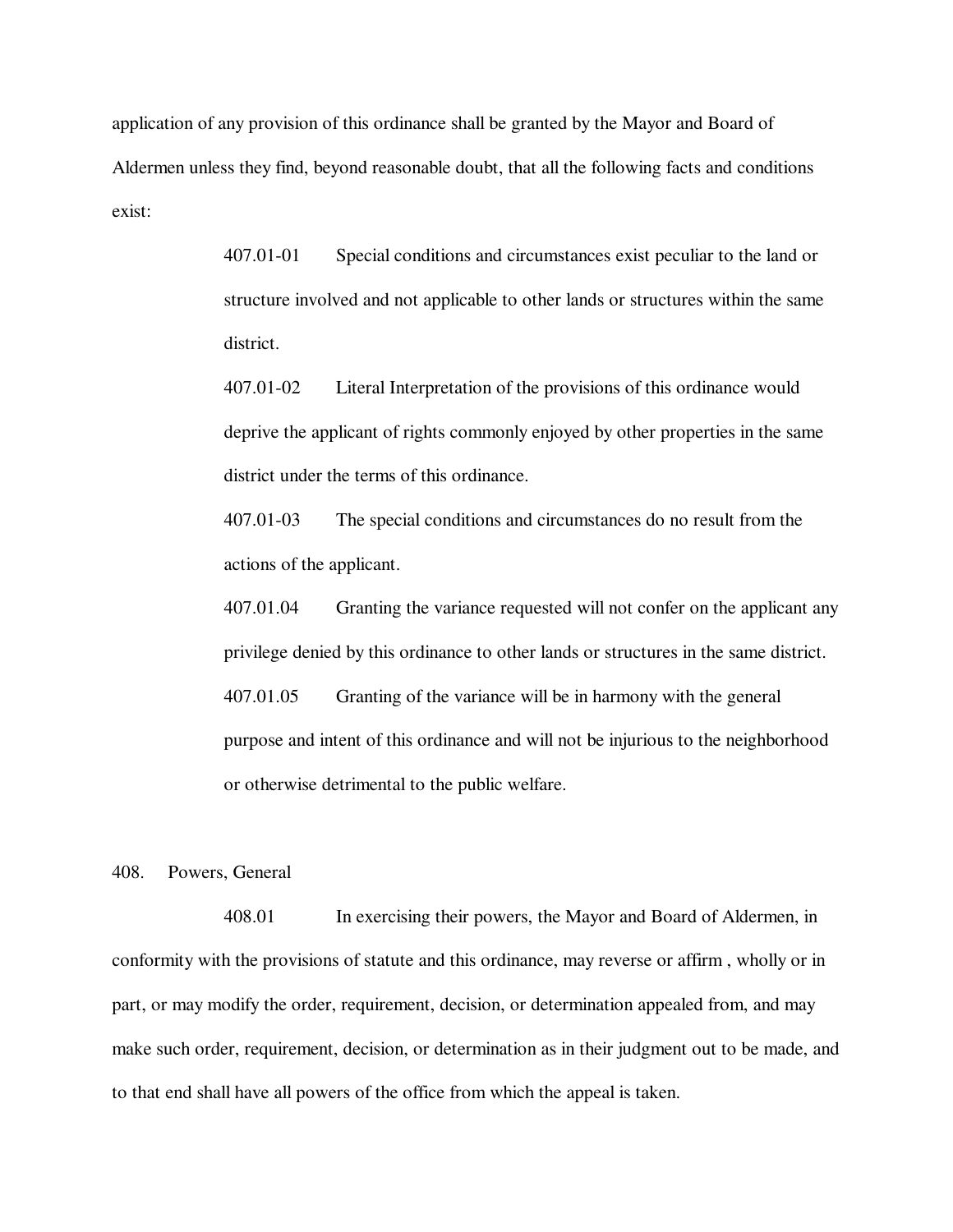409. Expiration of Special Exception and Variance Permits

409.01 Every special exception permit or variation of the application of the literal provisions of this ordinance, allowed or granted, as provided in this article, shall expire and be of no force or effect after six (6) months from the date thereof, unless the beneficiary of the variation or special exception permit shall have actually, within said period, put the subject property to the purpose for which the variation or special exception permit shall have been granted or allowed.

#### ARTICLE V

## AMENDMENTS

# 500. Amendment Procedure

500.01 Whenever justified or required by the public necessity, convenience, general welfare, or good zoning proactive, and after public hearing, the Mayor and Board of Aldermen may, by ordinance, amend the regulations set forth in this ordinance for the zoning districts and the official zoning map in accordance with the procedure stated in this section.

> 500.01-01 The Mayor and Board of Aldermen may, upon their own motion, propose and hear amendments to the district boundaries or to the text of this ordinance. Any person owning or occupying real estate may petition the Mayor and Board of Aldermen to amend the boundaries of the district in which such real estate is located or on which such real estate abuts.

500.01-02 The Mayor and Board of Aldermen shall hold one (1) public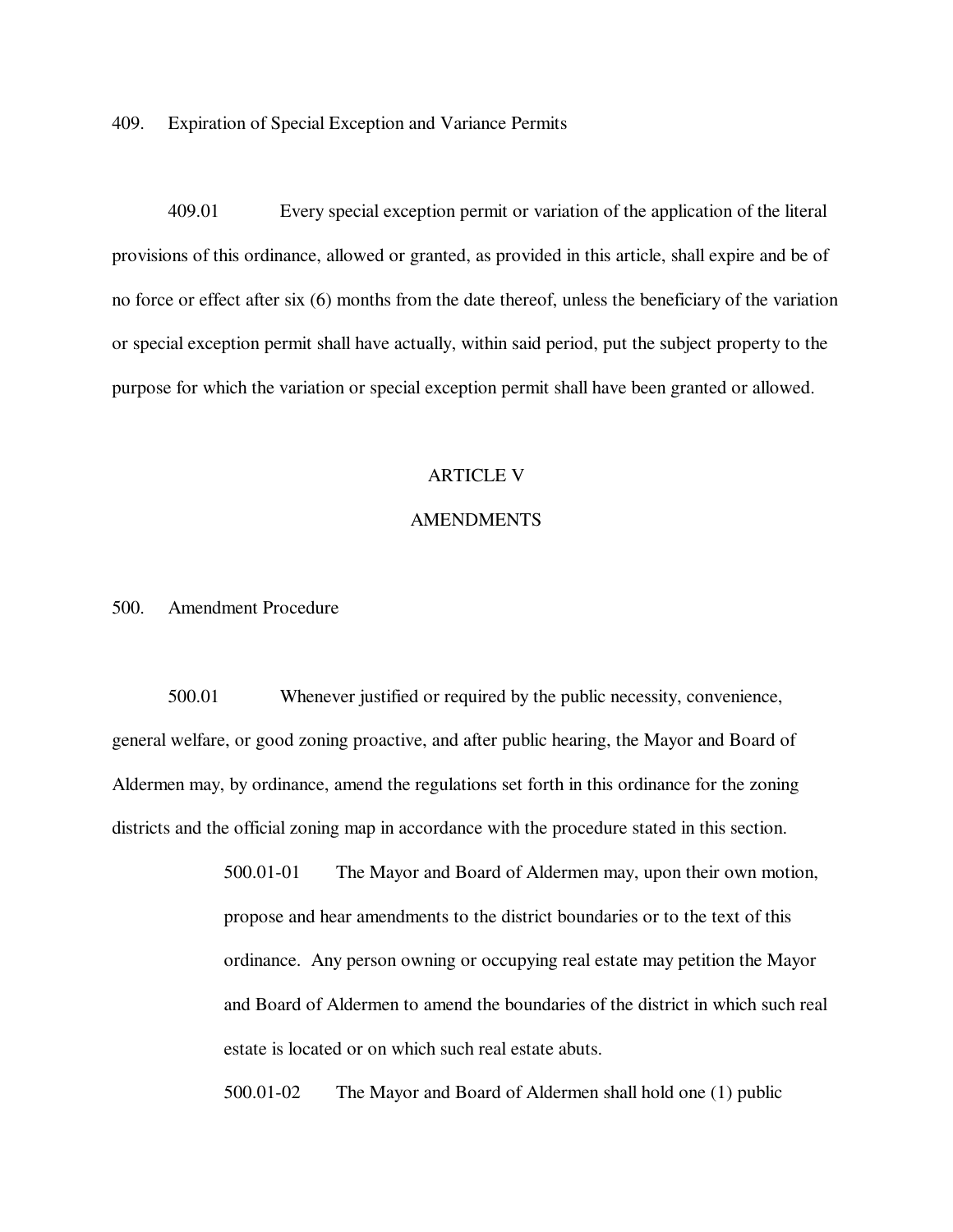hearing thereon, notice of which shall be given in a newspaper of general circulation in the Town of Tishomingo at least fifteen (15) days prior to such hearing, which notice shall state the time, place, and purpose of such hearing. If there is no local newspaper published in such municipality, then the ordinance shall be published in a newspaper within the county having general circulation in said municipality; or if there be no newspaper published in or having general circulation in same, then in any newspaper in the State of Mississippi having general circulation in said county; and all of same shall be done before such ordinance shall be effective.

500.01-03 Any area for which an application for a change in zoning classification is being considered shall be posted for at least fifteen (15) days prior to the hearing. Posting shall be by means of a sign or signs erected in a conspicuous location on the property, using at least one (1) sign for every two hundred (200) feet of frontage on each street upon which the property abuts. The sign shall be at least two (2) feet by three (3) feet in size, with the lower edge of the sign at least three (3) feet above ground level, and shall have letters legible from the nearest street as follows:

#### PUBLIC NOTICE

This property is being considered for REZONING. For further information contact the Zoning Administrator, Town Hall, Tishomingo, Mississippi, 662-438- 6402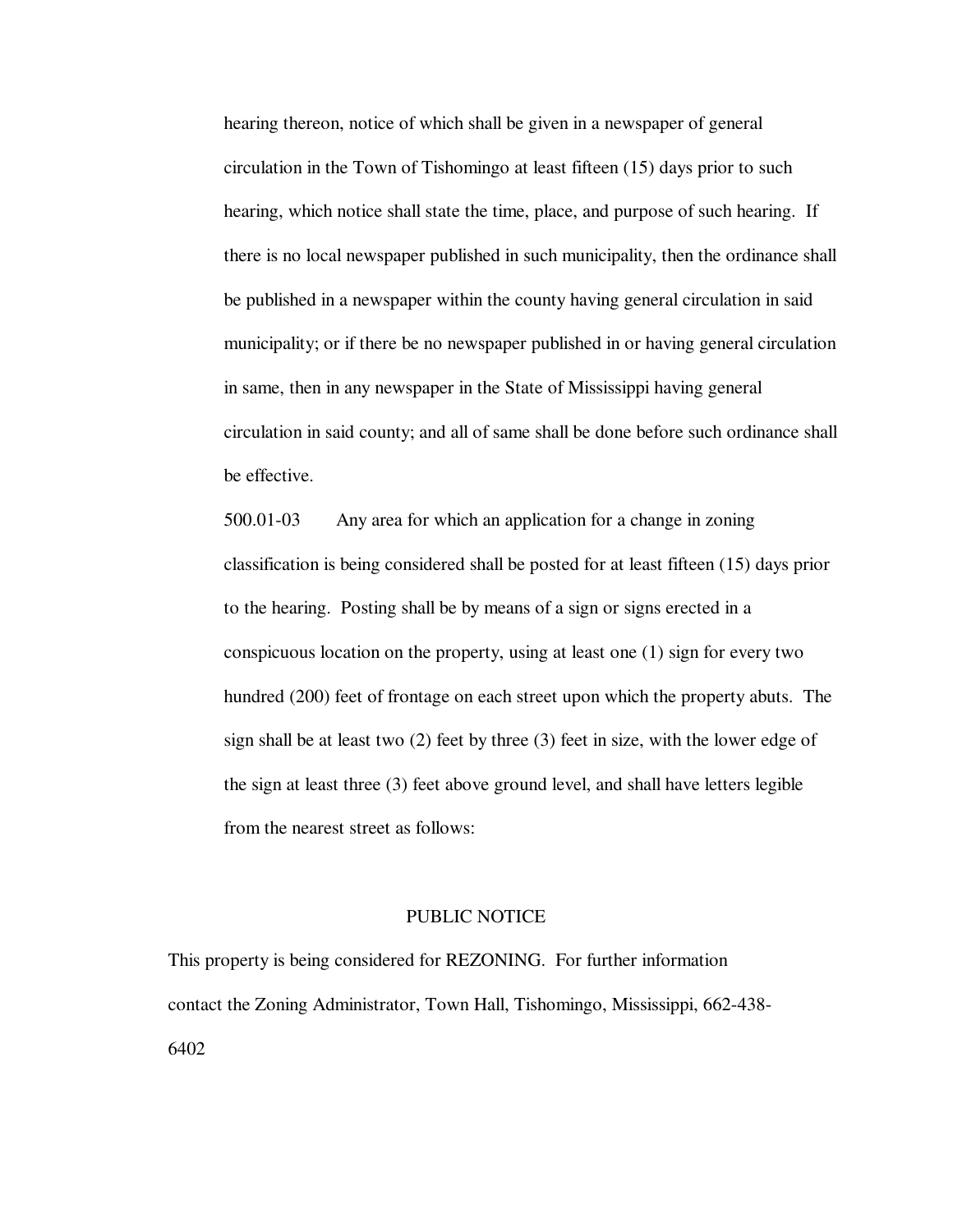500.01-04 In the event of written protest against such amendment signed by twenty (20) percent or more of the owners of property either within the area to be rezoned, or within one hundred sixty (160) feet therefrom, such amendment shall not become effective except by the favorable vote of two-thirds (2/3) of all the members of the Board of Aldermen.

500.02 If such amendments are made to the text of the zoning ordinance, the text of the zoning ordinance shall promptly reflect such amendment. In the event the official zoning map is amended, such amendment shall promptly be entered on the official zoning map with an entry stating the date of the amendment, a brief statement of the nature of the amendment, and the signature of the Mayor. Such amendments to the official zoning map or the text of the zoning ordinance shall not become effective until they have been entered in the text or upon the map.

## 501. Application Fees

501.01 At the time of filing either an application for change in the district boundaries on the official zoning map, or an application to amend the text of the zoning ordinance, there shall be deposited with the Town clerk the sum of One Hundred (\$100.00) dollars to cover investigation, legal notices, and other expenses incidental to the determination of such matter.

## ARTICLE VI

## DEFINITIONS

## 600. Definitions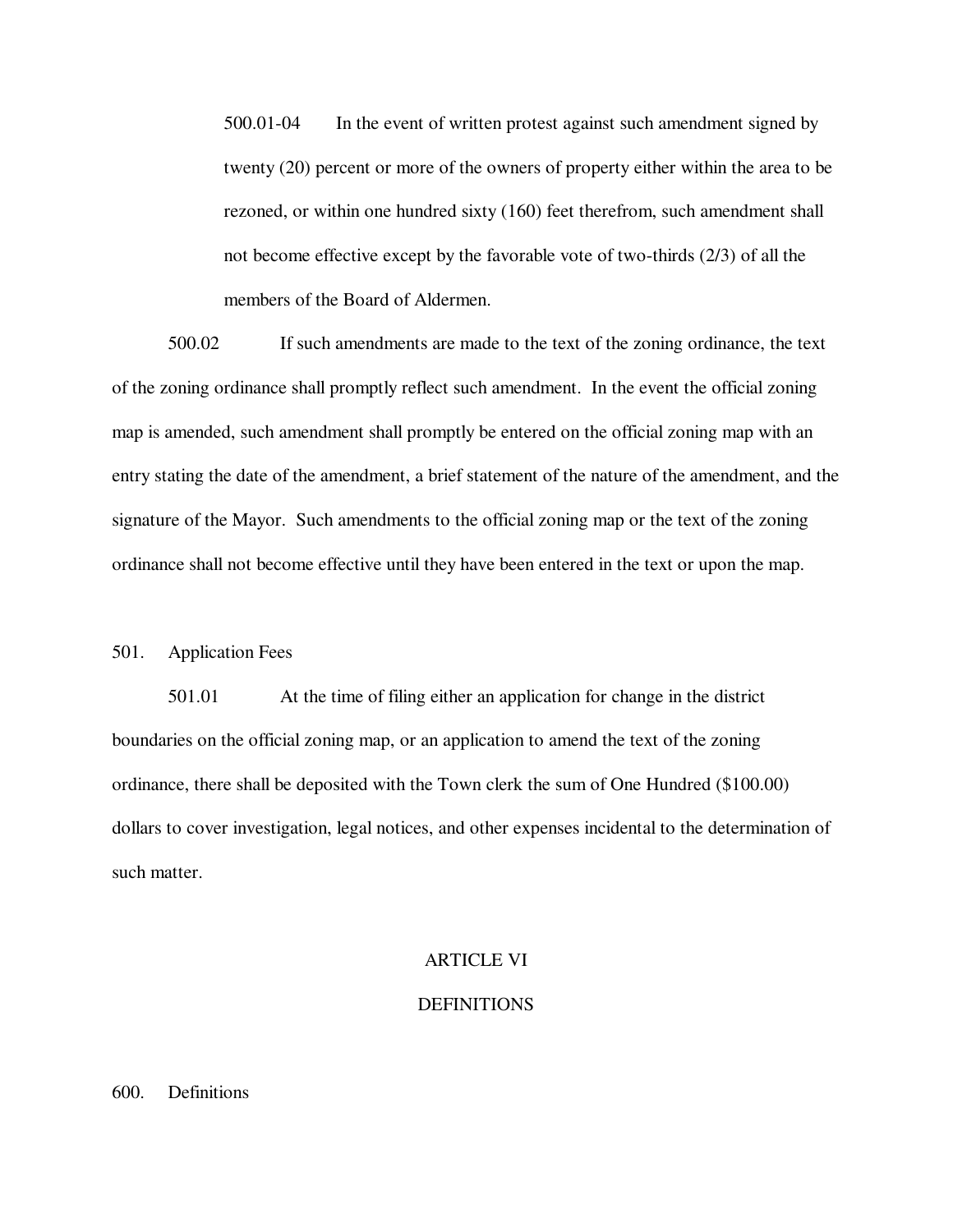600.01 Certain words and phrases used in this ordinance are defined for the purpose thereof as follows: Words used in the present tense include the future tense; the singular number includes the plural, and the plural includes the singular; the Word "person" includes a corporation as well as an individual; the Word "lot" includes the word "plot"; the word "structure" includes the word "building"; the word "occupied" includes the words "designed" or "intended to be used"; the word "shall" is mandatory and not directory.

600.02 Wherever the term "ordinance" appears, it shall be interpreted to mean and to refer to the zoning ordinance of the Town of Tishomingo, inclusive of all amendments and supplemental sections which have been or may be added thereto.

600.03 Accessory Use or Structure: A use or structure subordinate to the principal use of a building or use on the same lot and serving a purpose customarily incidental to the use of the principal building or use.

600.04 Alterations, Structural: Any change in the supporting members of a building, such as walls, floors, columns, beam, or girders.

600.05 Apartment: Two (2) or more rooms designed for, arranged for, intended for, or occupied as a residence by one (1) family.

600.06 Apartment House: Any building housing three (3) or more apartment units, provided said units are the principal use of the building.

600.07 Boarding House, Rooming House, Lodging House, or Dormitory: A building or part thereof, other than a hotel or restaurant, where meals and/or lodging are provided, for three (3) or more persons, for compensation, and where no cooking or dining facilities are provided in individual rooms.

600.08 Building: Any structure having a roof supported by columns or walls, used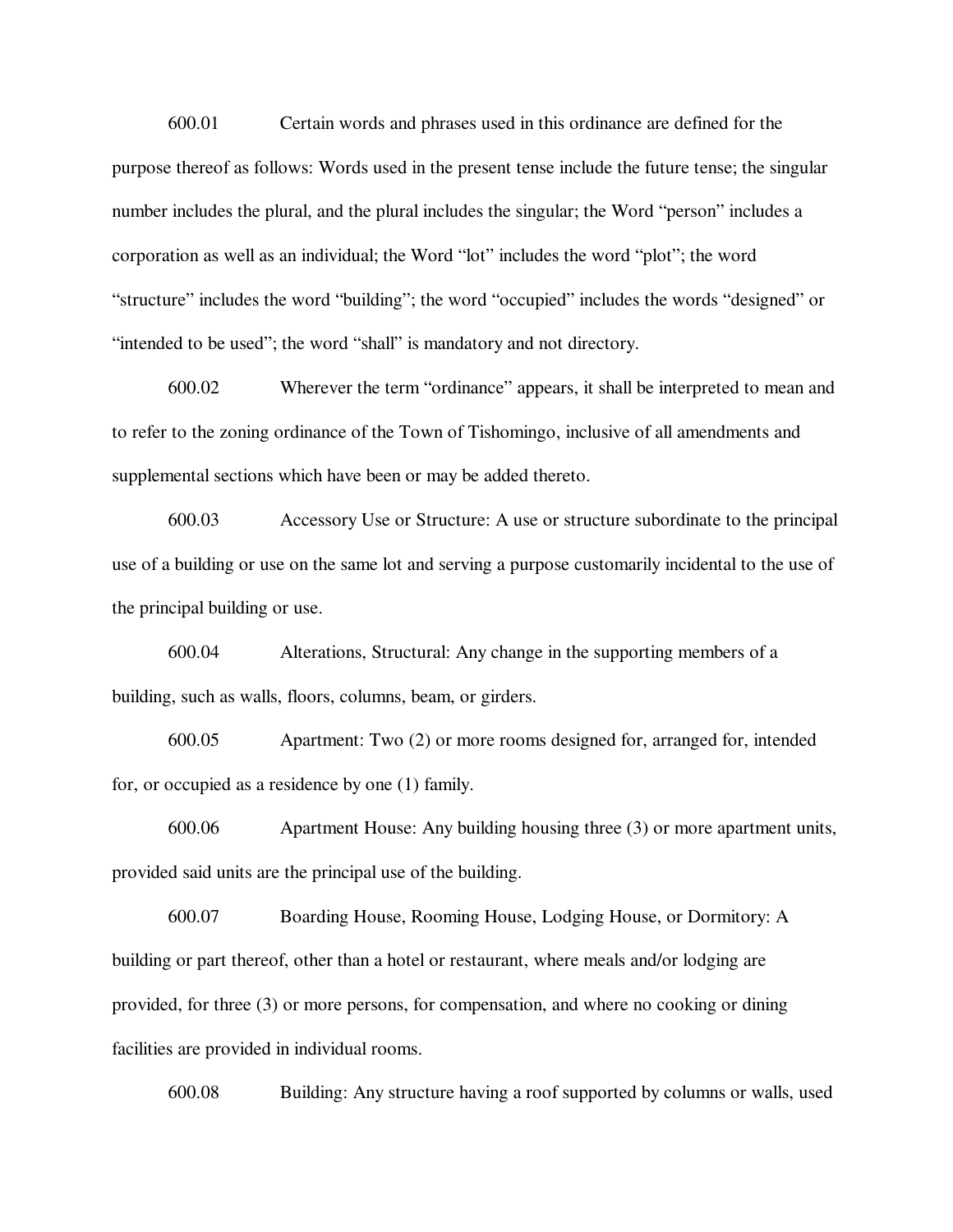or intended to be used for the shelter or enclosure of persons, animals, or property.

600.09 Building, Height of: The vertical distance from the average contact ground level at the front wall of the building to the highest point of the coping of a flat roof, or to the deck line of a mansard roof, or to the ridge for gable, hip, or gambrel roofs.

600.10 Building Permit: A permit issued by the Zoning Administrator for the construction or alteration of any building or structure.

600.11 Coverage: The percentage of the lot area which is covered by any building or part thereof.

600.12 Dwelling: Any building or portion thereof designed or used as the residence of one (1) or more persons, but not including a tent, cabin, trailer or trailer coach, mobile home, or a room in a hotel or motel.

600.13 Dwelling, Multi-Family: A building or portion thereof designed for or used by three (3) or more families or housekeeping units.

600.14 Dwelling, Rear: A building designed for or used as the residence or sleeping place of one (1) or more persons, located in the rear portion of a lot occupied by an existing structure, but not including a tent, cabin, trailer or trailer coach, mobile home, or a room in a hotel or motel.

600.15 Dwelling, Single-Family: A building designed for or used for residence purposes by one (1) family or housekeeping unit, but not including a tent, cabin, trailer or trailer coach, mobile home, or a room in a hotel or motel.

600.16 Dwelling, Two (2) Family: A building designed for or used for two (2) families or housekeeping units, but not including a tent, cabin, trailer or trailer coach, mobile home, or a room in a hotel or motel.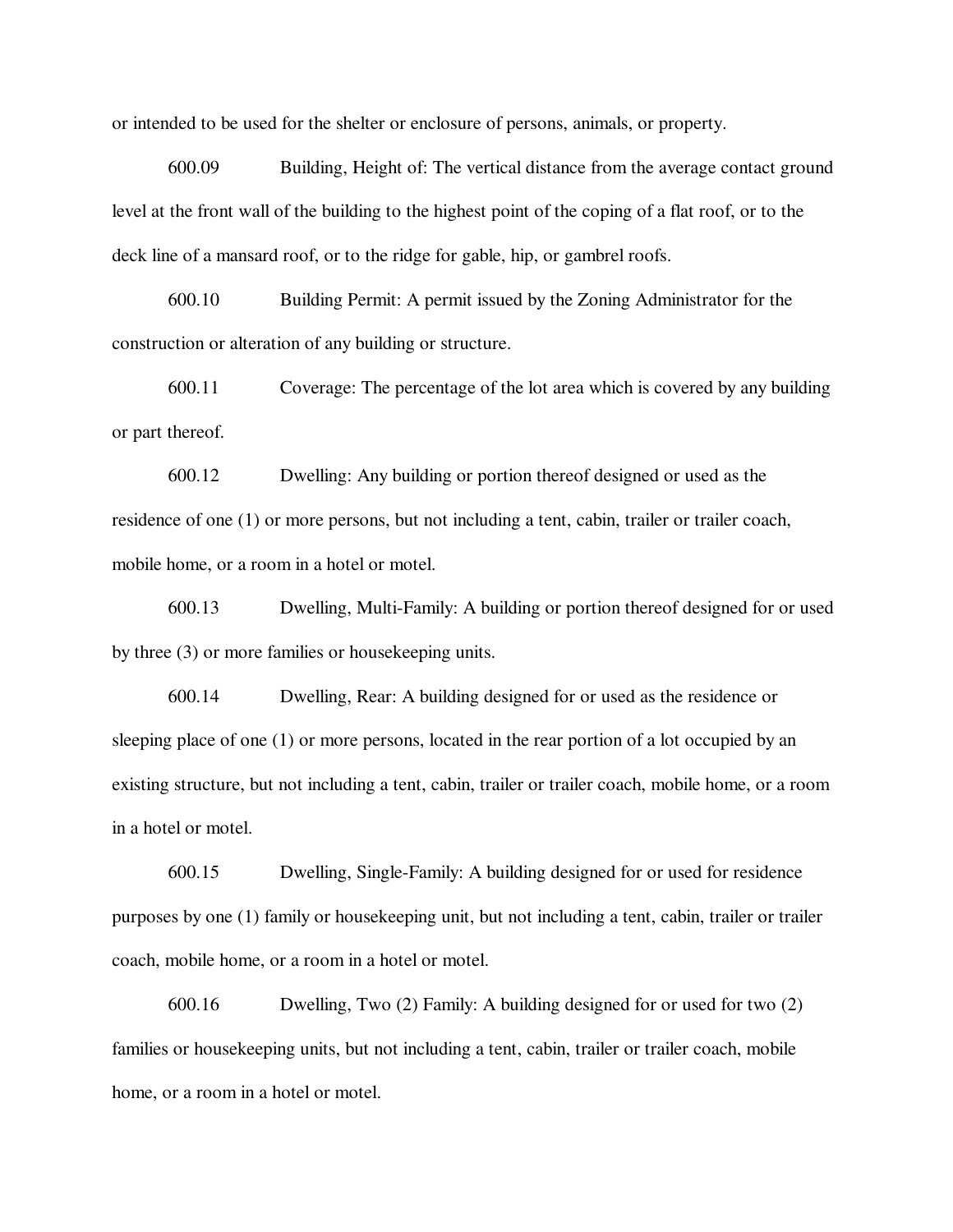600.17 Dwelling Unit: One (1) room or suite of two (2) or more rooms designed for use by one  $(1)$  family for living and sleeping and having only one  $(1)$  kitchen or kitchenette, but not including a tent, cabin, trailer or trailer coach, mobile home, or a room in a hotel or motel.

600.18 Family: A person living alone, or two (2) or more persons living together as a single housekeeping unit, in a dwelling unit, as distinguished from a group occupying a boarding house, lodging house, dormitory, motel, or hotel.

600.19 Gasoline Service Station Station or Convenience Store: Any building used for the supply of gasoline, oil, or other fuel for motor vehicle propulsion, which can include space and facilities for washing, polishing, greasing, and servicing motor vehicles.

600.20 Garage, Private: A detached accessory building or a portion of the principal building used only for the storage of vehicles and incidental personal property.

600.21 Garage Public: A building or portion thereof, other than a private garage or filling station, used for equipping, servicing, repairing, hiring, selling, or storing vehicles or similar equipment.

600.22 Home Occupation: An occupation conducted in a dwelling unit, provided that: No person other than members of the family residing on the premises shall be engage in the occupation; the use of the dwelling unit for the home occupation shall be clearly incidental and subordinate to its use for residential purposes by its occupants; not more than twenty-five (25) percent of the floor area of the dwelling unit shall be used in the conduct of the home occupation; there shall be no change in the outside appearance of the building or premises, or other visible evidence of the conduct of such home occupation other than one (1) sign the size and design of which are set forth within the District definitions above. No traffic shall be generated by such home occupation in volumes greater than would normally be expected in a residential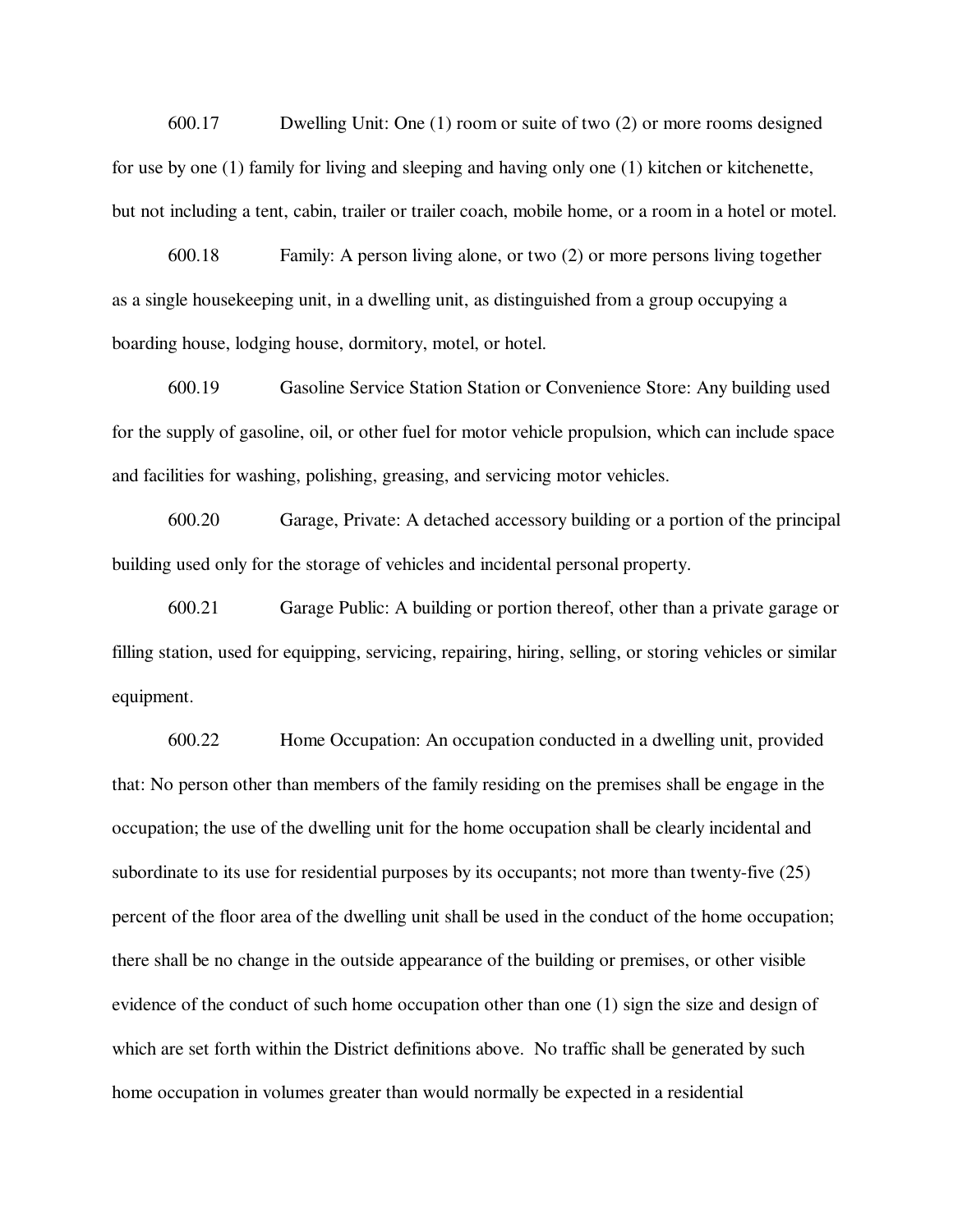neighborhood; any need for parking generated by the conduct of such home occupation shall be met off the street and other than in a required front yard; no equipment or process shall be used in such home occupation which creates noise, vibration, glare, fumes, odors, or electrical interference detectable off the lot to the normal senses. In the case of electrical interference, no equipment or process shall be used which creates visual or audible interference in any radio or television receivers off the premises, or causes fluctuations, in line voltage off the premises. The conducting of a clinic, barber shop, beauty parlor, tourist home, veterinary clinic, pet breeding or any other similar use shall not be deemed a home occupation.

600.23 Hotel: A building occupied primarily as the temporary abiding place of individuals who are lodged with or without meals, and in which there are more than twelve (12) sleeping rooms or apartments.

600.24 Junk Yard: A place where waste and discarded or salvaged materials are bought, sold, exchanged, baled, packed, stored, disassembled, or handled, including autowrecking yards, house-wrecking yards, used lumberyards, and places or yards for storage of salvaged items of any type, including house wrecking and structural steel materials and equipment; but not including such places where such uses are conducted entirely within a completely enclosed building, and not including pawn shops and establishments for the sale, purchase, or storage of used furniture and household equipment, used cars in operable condition, or salvaged materials incidental to manufacturing operations.

600.25 Lot: A piece, parcel, or tract of land occupied or intended to be occupied by a principal building, or a group of such buildings and accessory buildings used for a principal use and uses accessory thereto, together with such open spaces as required by this ordinance, and having frontage on a public street.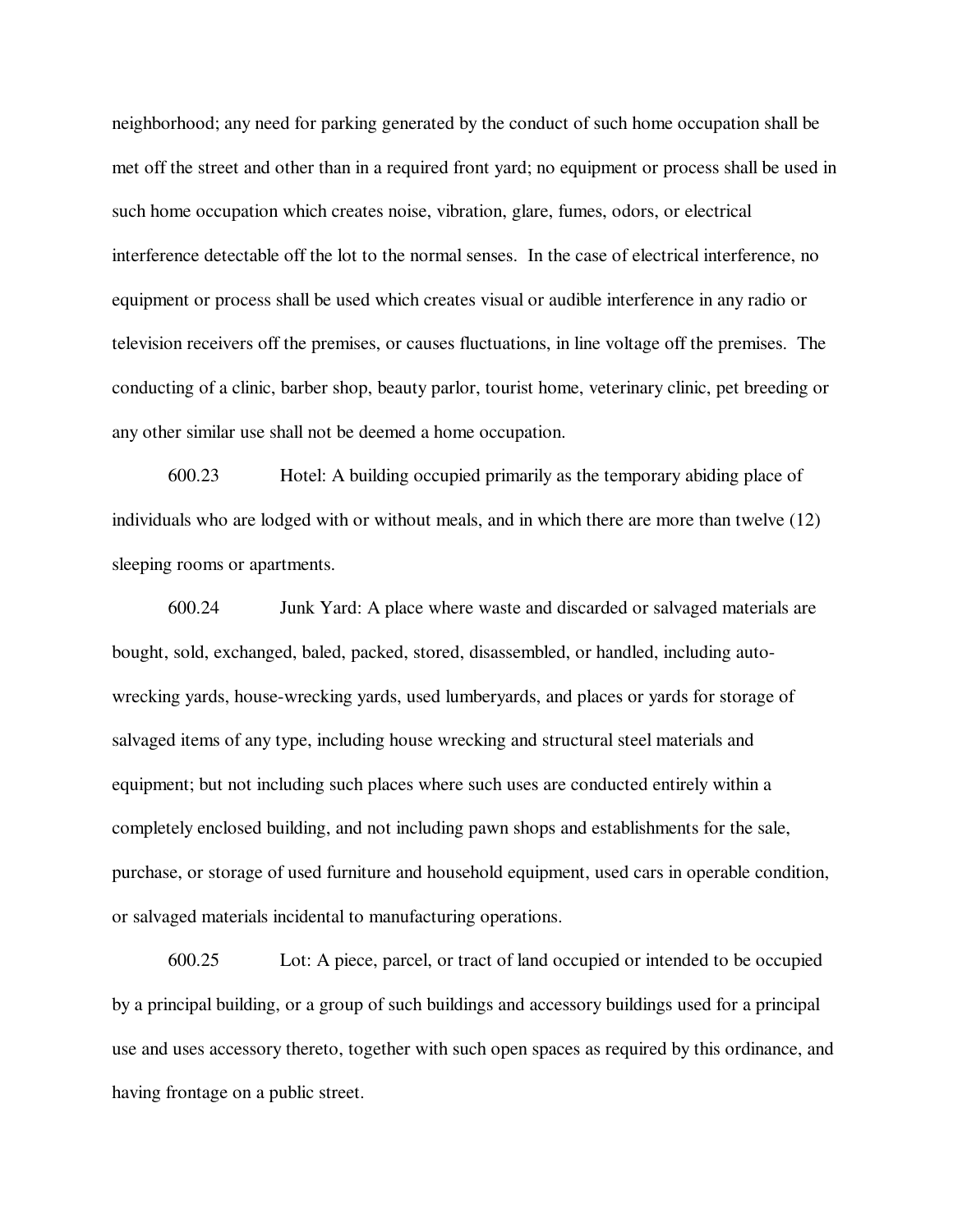600.26 Lot Area: The computed area contained within the lot lines.

600.27 Lot, Corner: A lot at the juncture of and fronting on two (2) or more intersecting streets.

600.28 Lot Depth: the mean horizontal distance between the front and rear lot lines.

600.29 Lot Line, Front: The property line separating the lot from a street right-ofway.

600.30 Lot Line, Rear: The lot line opposite and most distance from the front lot line.

600.31 Lot Line, Side: Any lot line other than a front or rear lot line. A side lot line separating a lot from a street is called a side-street lot line. A side lot line separating a lot from another lot or lots is called an interior side lot line.

600.32 Lot Lines: The property lines bounding the lot.

600.33 Lot of Record: A lot or parcel of land which is a part of a subdivision recorded in the Chancery Clerk's Office; or a parcel described by metes and bounds, the description of which has been legally recorded at the time of adoption of this ordinance.

600.34 Lot Width: The width of the lot measured at the building setback line.

600.35 Mobile Home: A movable or portable dwelling unit, with or without wheels, over thirty-two (32) feet in length and eight (8) feet or over in width, constructed to be towed on its own chassis and designed without a permanent foundation for year-round occupancy. Such unit may include one (1) or more components that can be retracted for towing purposes and subsequently expanded for additional capacity, or be composed of two (2) or more unites separately towable but designed to be joined into one (1) integral unit, or be a portable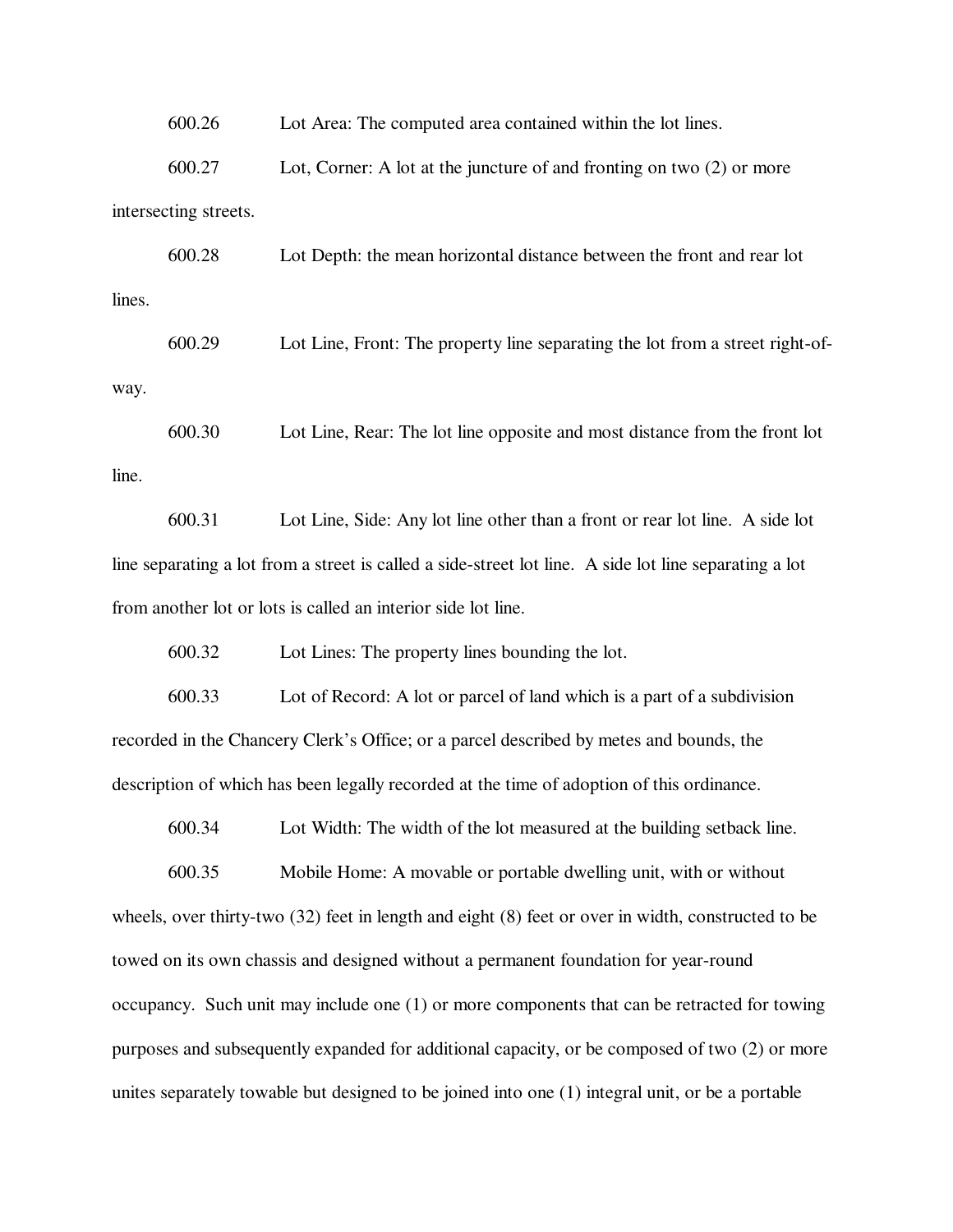dwelling composed of a single unit.

600.36 Motel or Tourist Court: A building or group of buildings comprised of individual sleeping or living units for the accommodation of transient guests, but not containing individual cooking or kitchen facilities.

600.37 Nonconforming Use: A structure or premises legally existing or used at the time of adoption of this ordinance, which do not conform with the use or area regulations prescribed by this ordinance for the district in which they are located.

600.38 Parking Space: The area required for parking one (1) automobile, which in this ordinance is held to be an area not less than eight (8) feet wide and eighteen (18) feet long, either within a structure or in the open, exclusive of driveways or access drives.

600.39 Setback Line: The closest point at which a building may be constructed in relation to the lot line.

600.40 Story: The portion of a building included between the surface of any floor and the surface of the floor next above it; or if there be no floor above it, then the space between the floor and the ceiling next above it.

600.41 Structure: Anything constructed, the use of which requires permanent location on the ground or attachment to something having a permanent location on the ground.

600.42 Tourist Court: See Motel.

600.43 Tourist Home: A building or part thereof, other than a hotel, boarding house,

lodging house, or motel, where lodging, mainly for transients, is provided by a resident family in its home for compensation, same being also referred to as a bed and breakfast.

600.44 Yard: An open space at grade between the edges of a building and the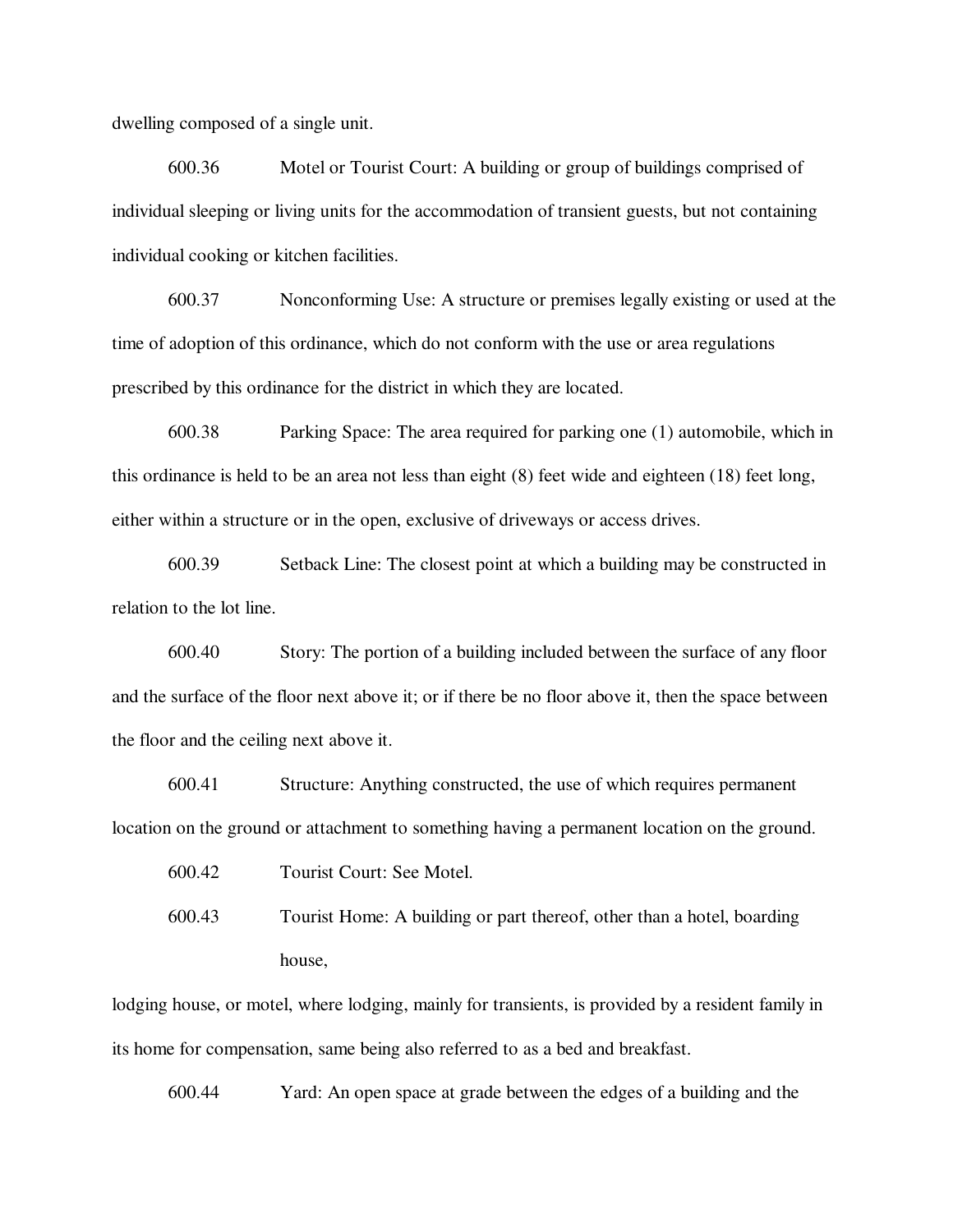adjoining lot lines, unoccupied and unobstructed by an portion of a structure from the ground upward, except as otherwise provided herein.

600.45 Yard, Front: An open space extending the full width of the lot between the edge of a building and the front lot line, unoccupied and unobstructed from the ground upward except as otherwise provided herein.

600.46 Yard, Rear: An open space extending the full width of the lot between the edge of a building and the rear lot line, unoccupied and unobstructed from the ground upward except as otherwise provided herein.

600.47 Yard, Side: An open space extending from the front yard to the rear yard between the edge of a building and the nearest side lot line, unoccupied and unobstructed from the ground upward except as otherwise provided herein.

600.48 Zoning Administrator: The person authorized to issue building permits and to enforce the zoning ordinance of the Town of Tishomingo, Mississippi, as designated by the Mayor and Board of Aldermen.

#### ARTICLE VII

#### **MISCELLANEOUS**

700. Animals

700.01 No animals of any type may be kept for breeding, commercial use, or sale within the Residential Districts.

700.02 No non-domestic animals may be kept within the residential, commercial or industrial districts. It being the intention that no animal not considered a household pet be kept or maintained within residential, commercial or industrial districts, and that only domestic cats and dogs be kept outside of a residential structure.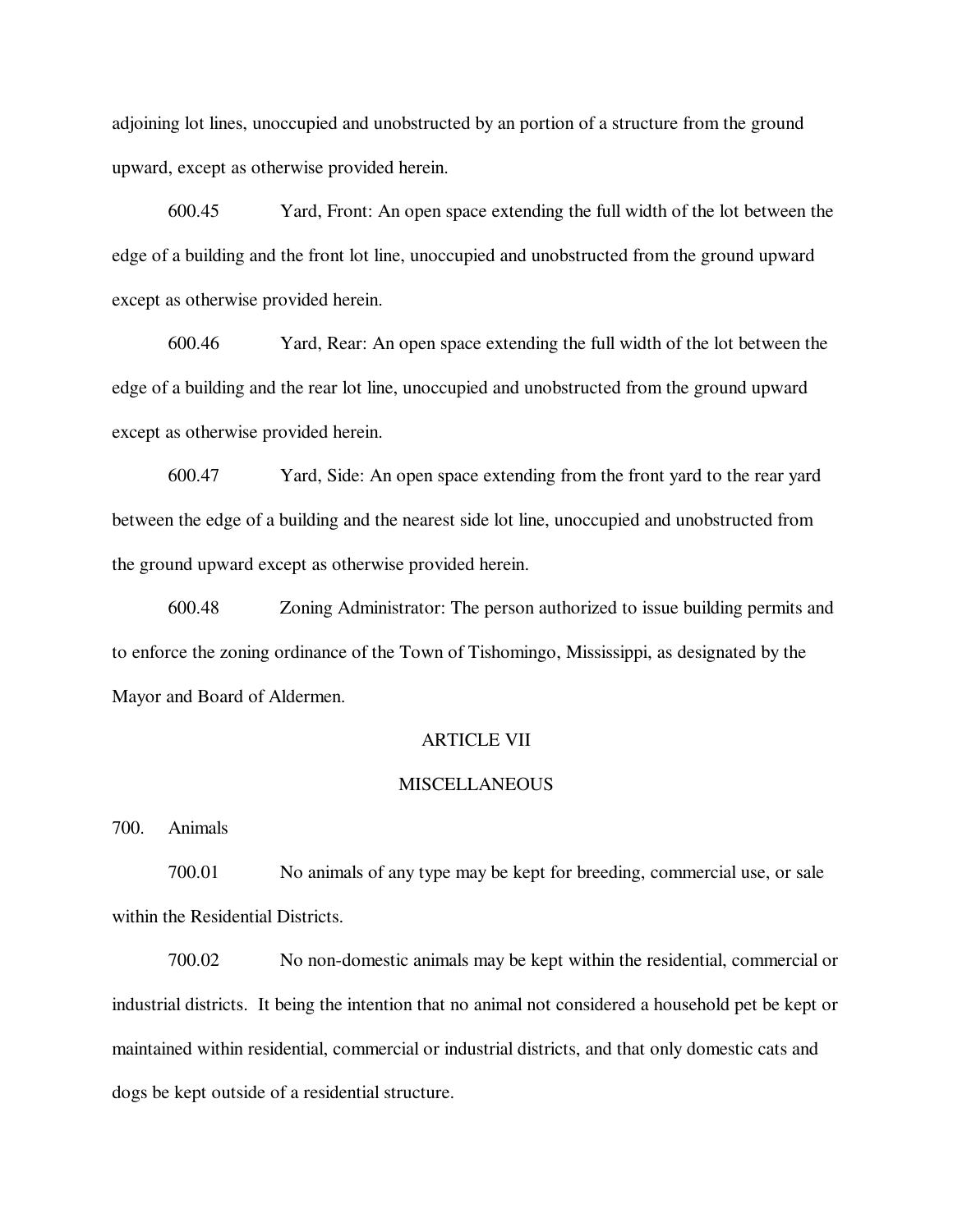700.03 Any domestic dog within the city limits of the Town of Tishomingo must have all recommended vaccinations (eg, parvo, rabies, distemper) and tagged accordingly and must have a tag identifying its owner.

700.04 Any domestic dog or cat shall be on a leash or restricted to the owner's property in a humane way by pen, fence, or electronic wire fencing.

701. Trees

701.01 The Town of Tishomingo has a Centennial Tree program. Trees that have been planted or that are planted in the future under this program are protected trees and may not be damaged, trimmed, cut or removed without the prior approval of the Mayor and Board of Aldermen of the Town of Tishomingo.

702. Signs

- 702.01 Billboard signs are prohibited within the city limits of the Town of Tishomingo.
- 702.02 No person or entity shall erect, place or allow to be erected or placed within the city limits any of the following signs: Neon, light emitting diode, or any other sign that uses individual lights or panel of lights to display any message visible from a public street whether outdoor or indoor, except for signs stating only "Open" less than four square feet in area.
- 702.03 Non-conforming permanent signs in existence as of June 4, 2013, being the date of the Temporary Moratorium Ordinance on signs for 60 days, shall be allowed to remain so long as same is properly maintained and the business or other enterprise it identifies or advertises continues in operation on the property. Non-conforming school, church, municipal and other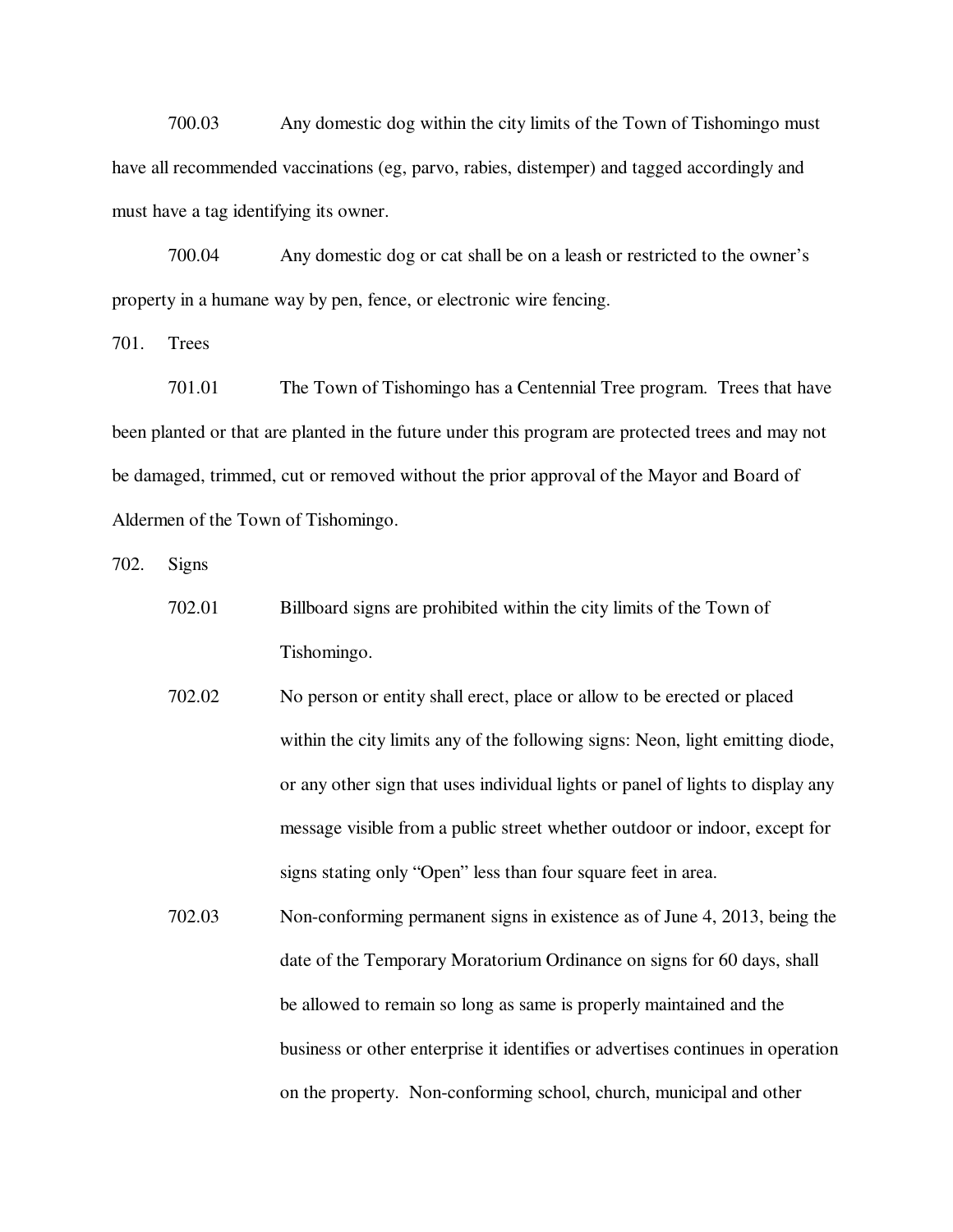public use signs in existence on the date of this ordinance may remain and be repaired and replace so long as the use of the property remains the same.

702.04 Temporary Banner signs advertising a special promotion, open house, new business or activity may be placed not more than four times a year per property for a period not to exceed ten (10) days.

703. Towers

703.01 Antennae, Towers or other communication structures over 25 feet in height are not permitted within the city limits of the Town of Tishomingo. However, antennae towers for HAMM radio transmission and communication shall be permitted up to a height of 60 feet, so long as same is located behind the principal structure on the lot.

704 Yard Sales

704.01 Yard sales are not to exceed three days in duration and no property owner shall have more than six (6) per calendar year. Yard Sale items will not be left out except during Yard sales.

704 Lighting

704.01 Outdoor lighting of the structures or parking lots shall be white directional lighting that focuses on the areas intended to be lit and do not create unnecessary lighting or glow into the sky or beyond areas intended to be lit.

## ARTICLE VIII

#### PENALTIES, VALIDITY AND REPEALER

800. Penalty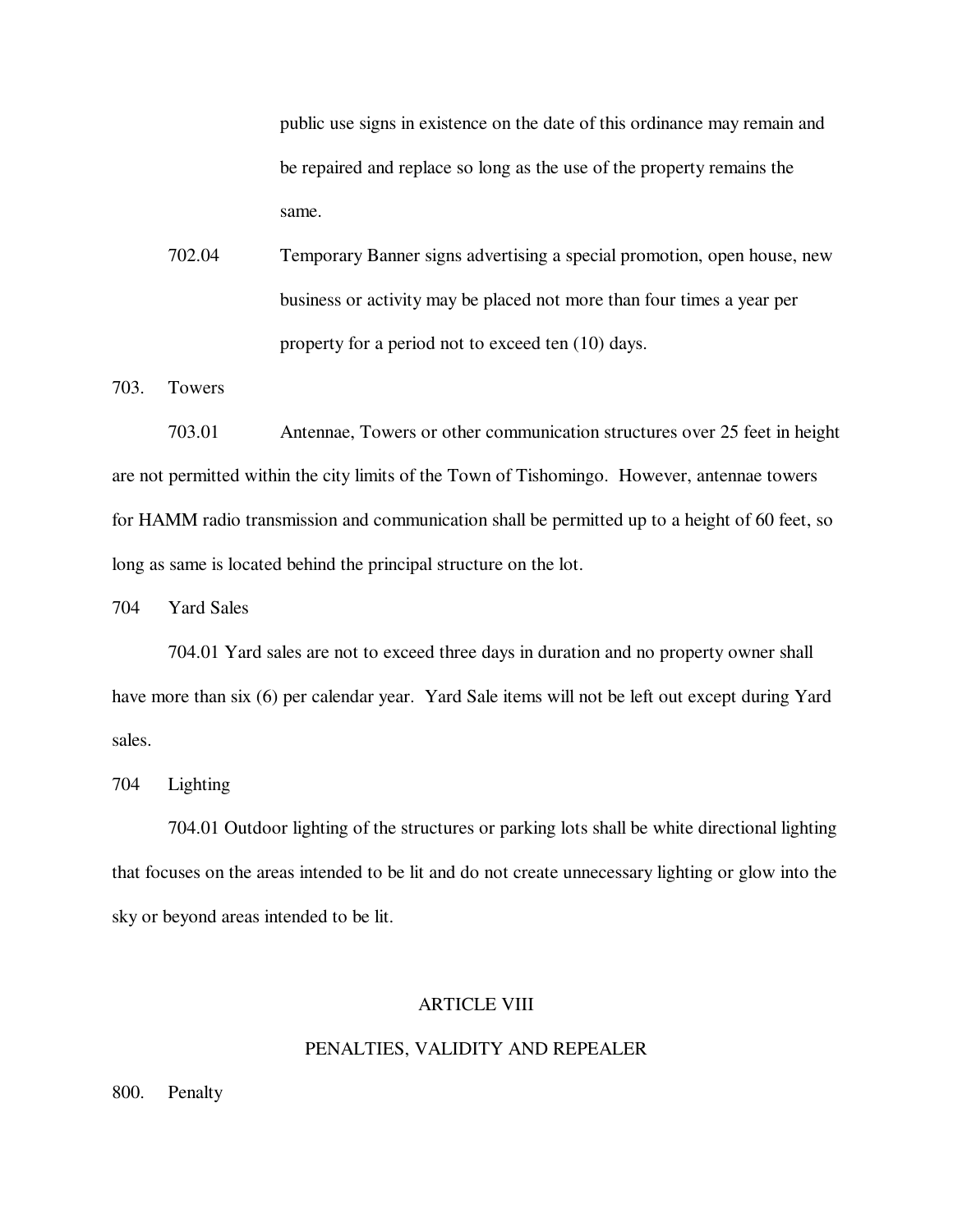800.01 Any person, firm, or corporation who violates, neglects, or refused to comply with the enforcement of any of the provision of this ordinance shall be fined more than one Hundred (100) dollars for each offense. Any violation of Article VII Section 700.01, 700.02, 700.03, and 700.04, shall be fined in such amounts as set forth in the currently existing animal ordinance. Each day that a violation is permitted to exist shall constitute a separate offense, unless reasonable efforts to correct same in a timely manner are being actively pursued by the defendant.

801. Validity

801.01 Should any section, clause, or provision of this ordinance be declared by the courts to be invalid, the same shall not affect the validity of the ordinance as a whole, or any part thereof, other than the part declared to be invalid.

802. Repealer

802.01 All other existing ordinances and parts of ordinances in conflict with the provisions of this ordinance are hereby repealed; and all other existing ordinances and parts of ordinances that are not in conflict with the provisions of this ordinance shall remain in full force and effect.

2013, this ordinance shall control only as to the definitions of the Central Commercial Business District and General Commercial District as identifying locations within the city limits where light wines and beer may be sold.

802.03 With regard to any existing Ordinance concerning pets and other animals, the provisions herein are supplemental thereto and same shall continue in full force and effect.

<sup>802.02</sup> With regard to the "Tishomingo Light wine and Beer Ordinances" adopted June 4,